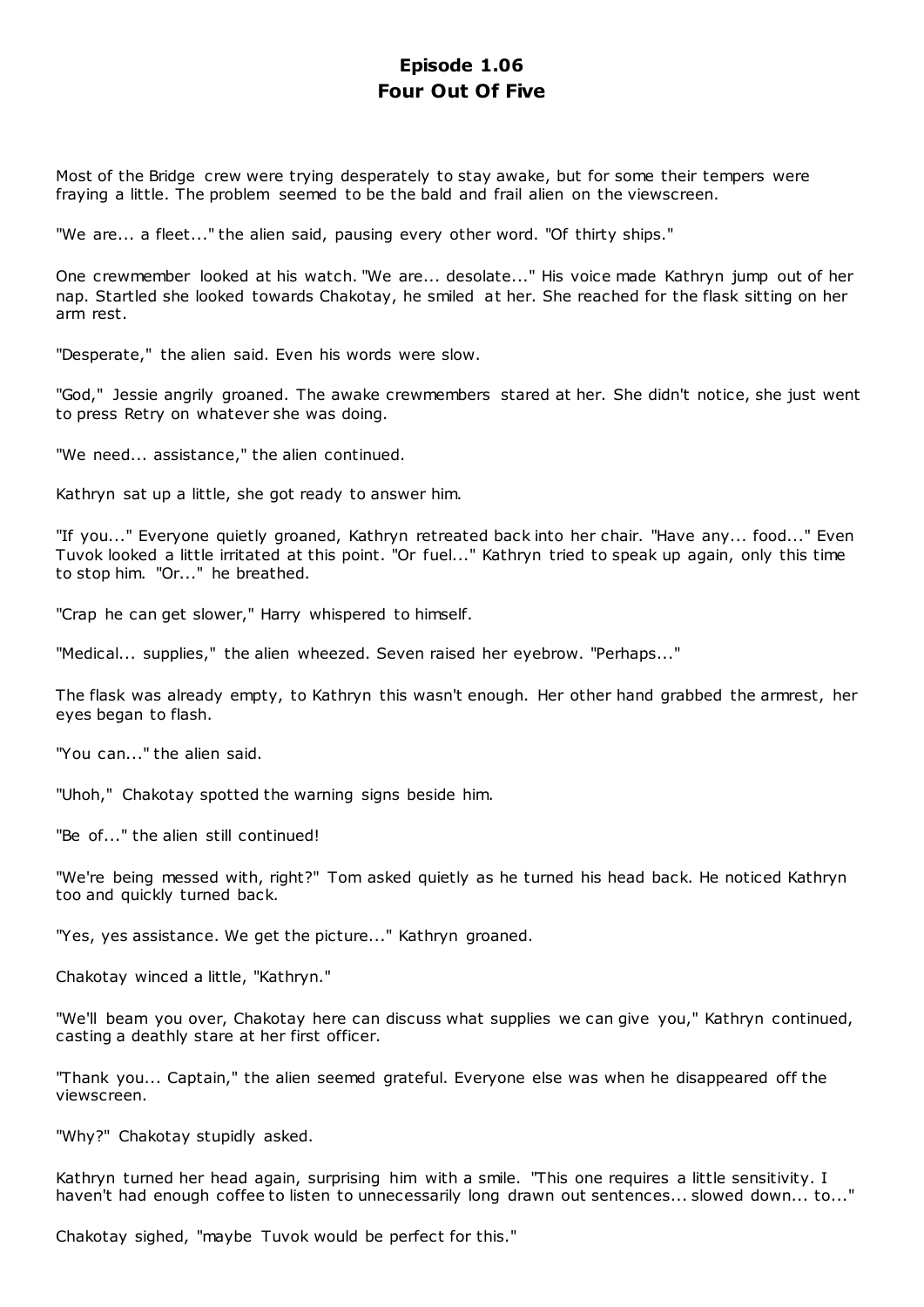"Great, take him too," Kathryn grunted. "I'm too busy for this nonsense," she sipped air from her empty flask.

As if on cue cries emanated out of the Ready Room. Chakotay quickly dashed to his feet with a smile on his face, "in that case... I'll do the honours."

Kathryn shrugged, smiling smugly. "Every time." As soon as he disappeared into the Ready Room she realised something, her spare hand slammed down on the armrest. "Damn it Chakotay, you scheming little bast..."

"Captain," Tuvok interrupted just in time. He stood at the turbolift, waiting for her. "Since the Commander is busy, perhaps you..."

"Yeah yeah, I figured that out all on my own," Kathryn huffed as she climbed out of her chair. As she passed by Tuvok to go into the turbolift, he heard her mutter, "only Neelix's coffee will work against that prick."

Tuvok followed her, feeling a little concerned. "Captain, the Doctor has classed it as hazardous, he's running tests."

"Fine! I'll stop by Sickbay instead," Kathryn snapped as the doors closed on them.

"Well, I think I'm going to escape before the Conference Room becomes a war zone," Tom said, standing up. He walked around the long way to the door by Harry's station, slowing down near a muttering Jessie. "If anyone needs me, I'll be with the second grouchiest girl on the ship." He stopped to put a casual arm around Jessie's shoulders, the look on her face afterwards would have made a Klingon have a heart attack. "Oh sorry, third."

All of the guys on the bridge cringed as Tom collapsed to the floor into a foetal position, cradling his favourite area. Jessie inspected one of her elbows with a disgusted look on her face, "going to have to bleach that, gross." Like nothing happened she got back to whatever she was doing on her station.

"Bit of an overreaction," Harry said quietly. Not quietly enough as Jessie's head turned quickly in his direction. His hands instinctively flew down to protect himself even though she was on the other side of the Bridge.

"Jessie," Chakotay's voice made her have to turn her chair around to look at him. He stood at the Ready Room door, staring directly at her sternly. "A word please."

"What? Tom made a move on me," she muttered angrily.

Chakotay groaned, "no doubt, but that's not the point. Now."

Jessie grumbled a few insults and swear words as she walked over to join him. He backed off a little as she walked by him, into the Ready Room, then followed her inside carefully.

## **The Conference Room:**

Kathryn drummed her fingers impatiently across the table, her other hand provided a resting place for her chin. As Neelix had been in Sickbay trying to steal his coffee back and *improve* it, he had decided to follow her and Tuvok to the Transporter Room and Conference Room so he could *help*.

*"Don't you remember, Captain? You made me ambassador after the Tak Tak incident," Neelix proudly said.*

*Kathryn resisted the urge to slap him across the head, mainly because she didn't know where his head had been. "Why, what did you cook with tic tacs you disturbing little hairball?"*

*Tuvok was torn; if he tried to calm her down she'd likely bring him along, but if he didn't she'd be too irritable to talk to the aliens. He decided on the first one as he was learning to tune Neelix out anyway, but then he thought of a third option. "Tak Tak's Captain, the aliens from the macro virus episode."*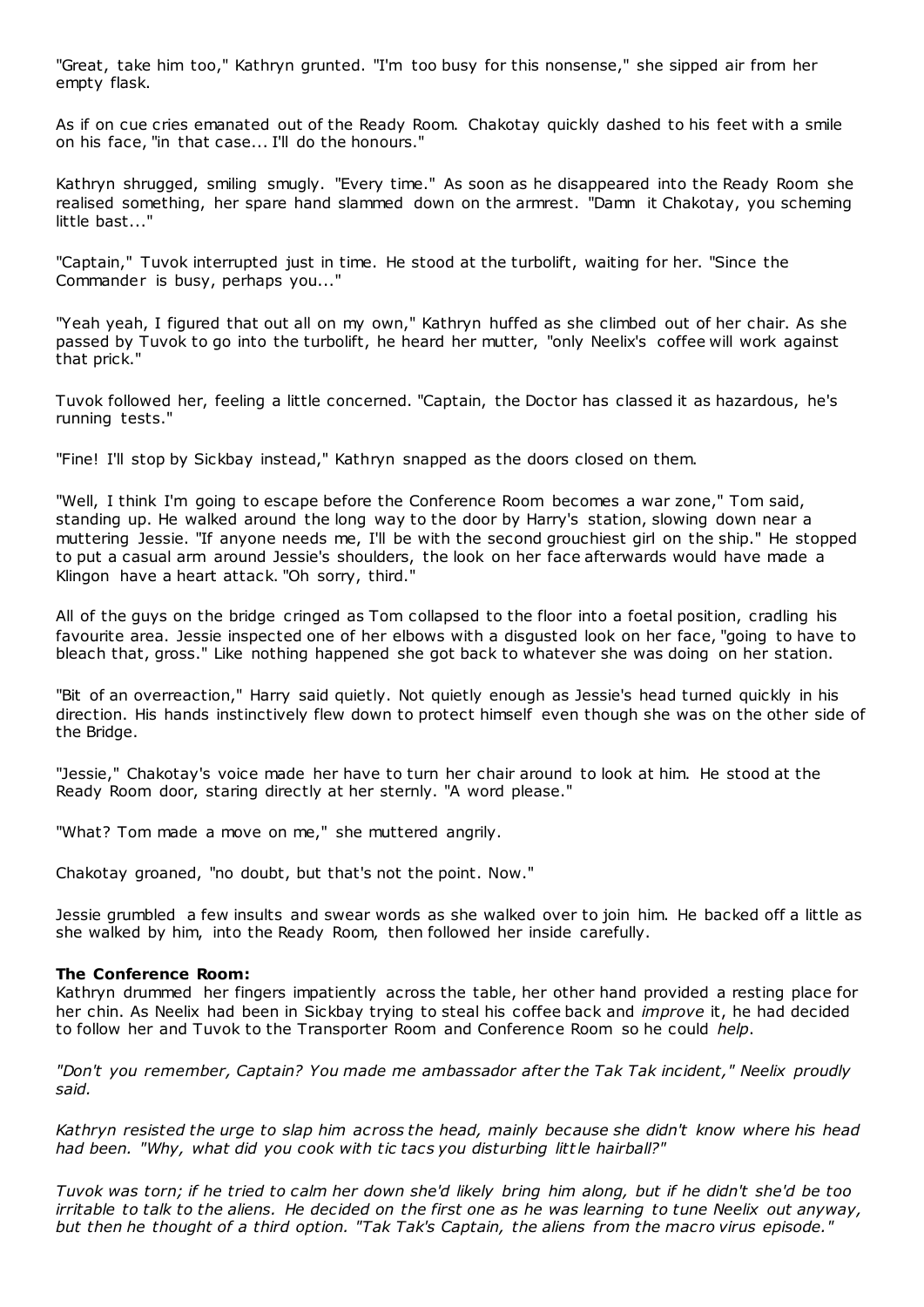*"We did that one? I'd remember kicking ass and taking virus names," Kathryn was confused.*

*Tuvok knew that once her confusion ended she'd be back to being irritable, there was only one t hing to do. "It was between the Kes possession episode and the Pon Far episode."*

*That worked. Kathryn was too busy racking her brains trying to remember these episodes to really get mad or comment.*

*"Mr Neelix, this is just a routine trade mission. Your services are not needed. Excuse us," Tuvok said. He carefully guided the Captain out of Sickbay, he didn't want to push or pull her enough to set her off again. Luckily she was too busy counting how many episodes there were in the last season.*

*To Tuvok's silent annoyance Neelix followed anyway. "Trade missions are my forte. I do need some more food supplies now that my sweeting's on holiday, there's nobody to grow them."*

*"Holiday? She left you hedgehog," Kathryn said mid thought.*

*Neelix's eyes watered, "what? But she didn't say anything."*

*"Oh god, where was I up to!?" Kathryn growled. Tuvok would have sighed if he was Human. That'll do it. "You made me lose count, get a grip!" She stormed off without them. Neelix followed quickly, demanding more information.*

*"Almost," the Doctor beamed. Now that Neelix had left his mood had improved greatly, at least until he went back to examine the mutant coffee.*

"I'm afraid we can only supply so much food supplies, we're running low as well," Neelix said.

The alien seemed flummoxed as he looked around the room. "Forgive me but... to me you live in a life of luxury..."

Kathryn almost snorted into laughter, she stopped herself after the snort. Tuvok's eyebrow raised even higher.

"Your ship is pristine, your..." the alien continued, unaware or uncaring of her snort.

"I'll have what this git is having," Kathryn muttered as she sipped the last of her lumpy coffee. Or rather she ate the last of it.

"Your crew is very well fed," the alien said.

Neelix and Tuvok heard a crunch from Kathryn's position, they each turned their heads to look. She was pulling a face while chewing, it fizzled away to a contented one. "Ungrounded bean. Nice."

"I suppose... keeping your bellies full is more important than helping those in need," the alien finished.

Kathryn's very brief good mood went away quicker than a finger click. "I beg your pardon!" she growled.

The alien didn't seem fazed at all. "We asked for your help, which you consented, then give us barely anything."

"That's funny cos once again nobody came to our aid when we were a drifting piece of metal in Borg Space, but we're supposed to bend over backwards for an ungrateful little git like you," Kathryn snarled. Tuvok and Neelix tried to hide behind their hands. "I bet if we gave you every bit of food we had, you'd still bitch about it. No, I bet if you had found us in the state I mentioned you would have not only mugged us, you'd have given us a wedgie as you were leaving."

"Captain," Tuvok tried to butt in.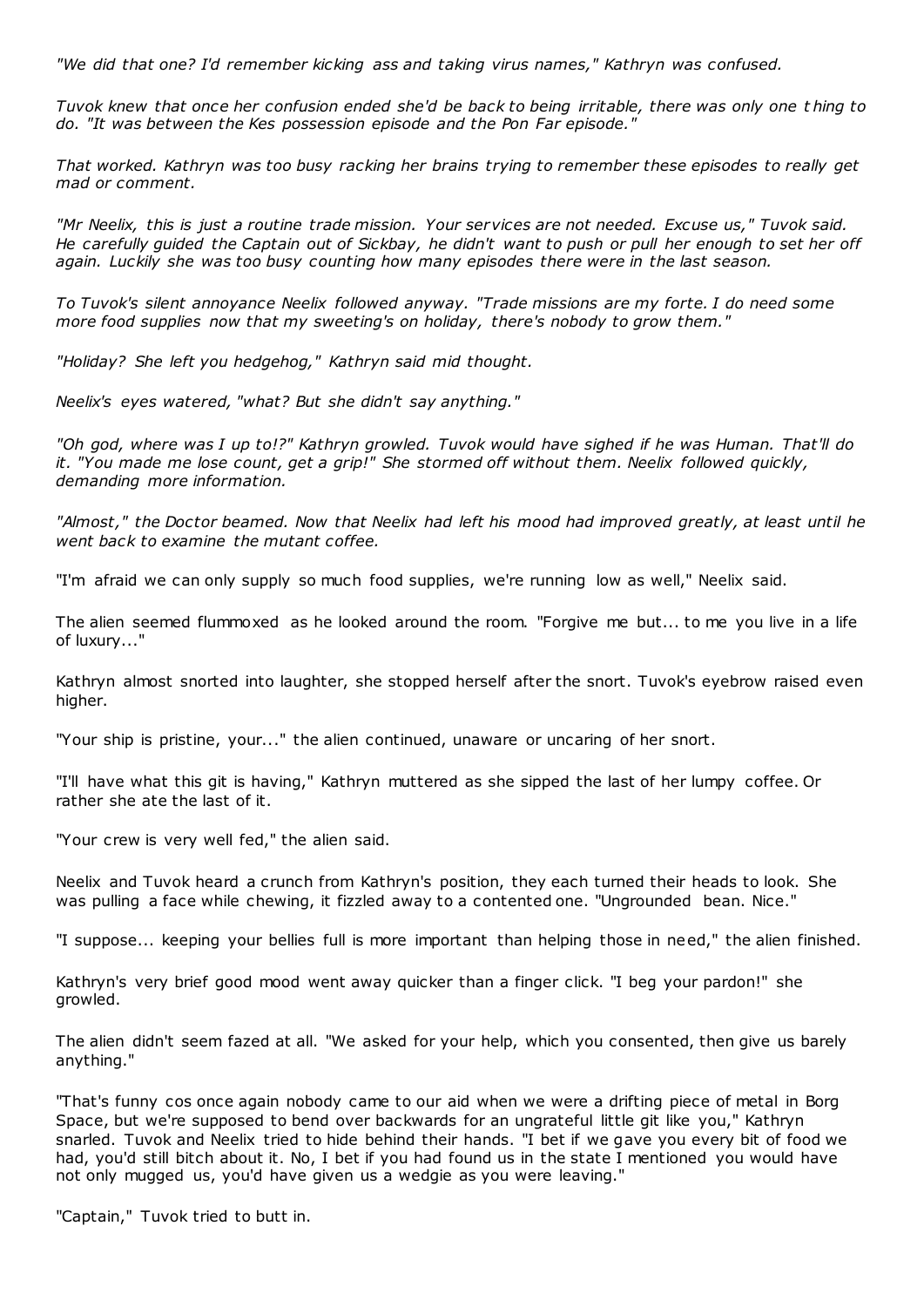"What next, steal our warp core and hold it to ransom? Well good luck with that cos it's just an oversized lava lamp at the moment," Kathryn rambled. "You want sympathy, here it is. I'm sorry the Borg found and assimilated your species, the Borg must be looking desperately for that receipt to return you. Oh and while we're on the subject, talking slower doesn't make people feel sorry for you, it just makes reasonable people want to torpedo the crap out of you."

The alien stared at her, almost whimpering with tears in his eyes. "How... how did you know about the warp core plot?"

"Duh, Tuvok had me double checking original episode lists," Kathryn snapped her response. She directed her intense glare Tuvok's way, "that reminds me, I owe you a gift for reminding me about your holodeck girlfriend episode." Tuvok was about to deny that existed when Kathryn continued, "AND the Harry's really an alien, look at all these desperate women, oh he's not an alien, oh god the idea of Harry offspring, the nightmares episode. I hope you enjoy your new job, Chef Tuvok."

Tuvok managed to look very surprised, he glanced over to Neelix who was just as shocked. "But... neither happened in Fifth Voyager. We got the rift arc instead." Next thing Tuvok knew the room was spinning around him and his jaw was aching.

"I'd rather have Favourite Son!" she spat at him.

Neelix looked a little confused, "why? Nobody does. Even though the rift arc was ridiculous, I bet 99% of Voyager fans would have preferred it to that episode."

Kathryn started to roll up her sleeves, Neelix hadn't seen this before so he figured it was bad. He ran out as fast as he could. "Jackass, give me a Voyager that has a reset button and is... what did you call it Neelix's nose face? Pristine, over this one any day."

"Um..." the alien stammered.

"I'll tell you what," Kathryn smiled sweetly. This relaxed the alien quite a bit. "I just remembered we have one food supply we neglected to mention. We'll give you that as an added bonus, I hope that clears up our... misunderstanding."

The alien dipped his head, "I am grateful, Captain Janeway."

"Are you, are you really?" Kathryn's sweet smile was cracking, but she kept it together. "We'll see about that," she said quietly.

#### **Meanwhile:**

Chakotay paced around the chair Jessie was sitting in while he talked, she had given up trying to follow him to avoid getting dizzy.

"So you see, that's why."

"Uh huh. Our Captain has a hissy fit every two seconds and it's hilarious. I defend myself against a pig and I'm in trouble," Jessie muttered.

Chakotay pulled a face, "I wouldn't call it hilarious."

"I do," Jessie shrugged.

"Maybe that's the problem," Chakotay mused to himself, thankfully he stopped walking to do so.

Jessie rolled her eyes as she span the chair around to face him. "I've hit Tom before and nobody cared. Why now?"

"Nobody cares about Tom," Chakotay admitted. Jessie shrugged casually. "Ever since you came back to work you've been moody, snappy and hostile."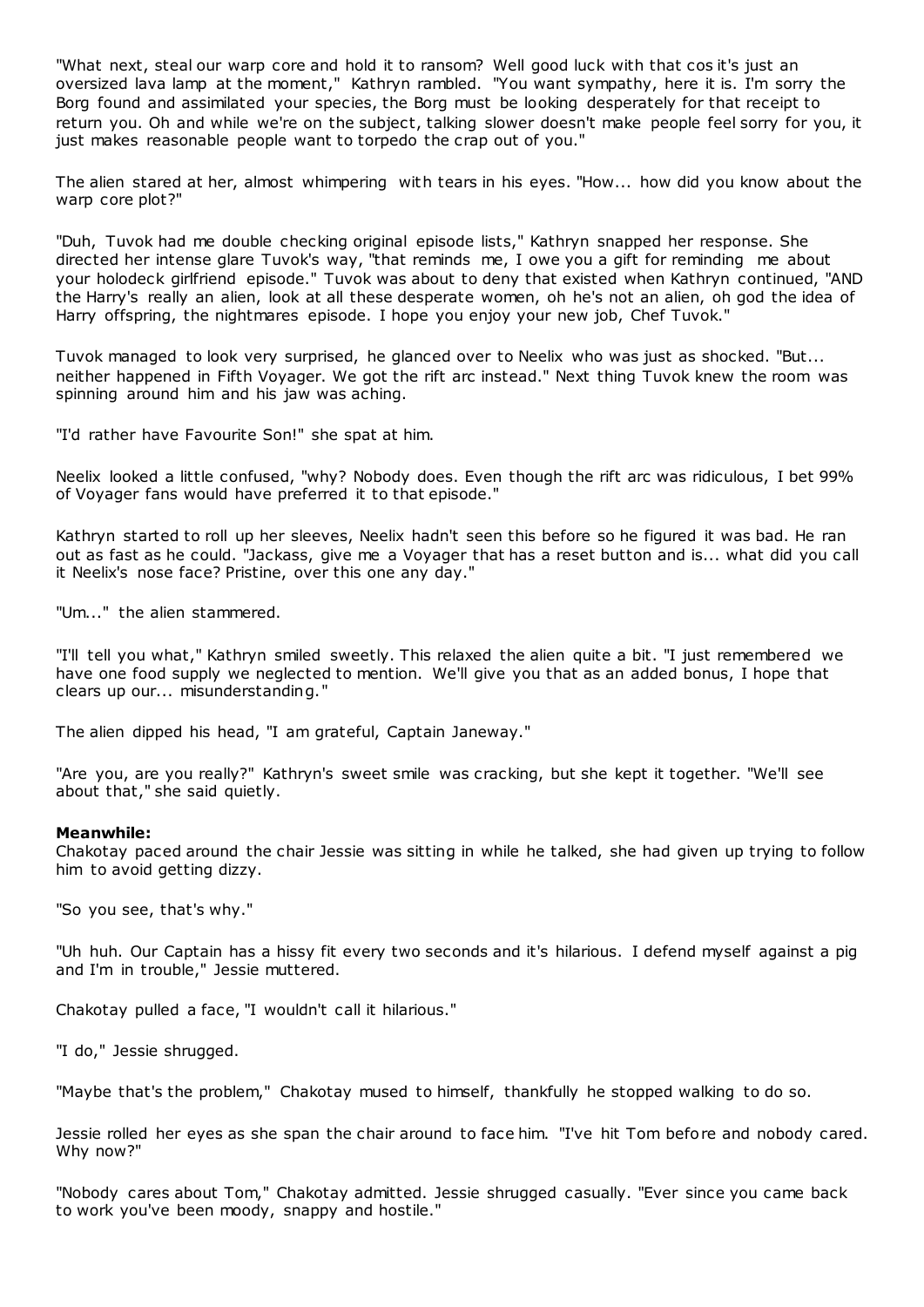"Isn't the first two the same thing?" Jessie asked with a sigh.

"Not necessarily," Chakotay answered. "The point of your sick leave was to help you, not turn you into another Janeway." He ignored the resulting growl he got for that. "Why are you so angry?"

"I'm not. The reason I came back to work when I did was 'cos being alone in my quarters for that long was so damn boring," Jessie said.

Chakotay sighed, "then you could have told someone. We'd have let you come back."

"Kes advised me to rest as long as I could, and technically I did tell someone, that was when I came back," Jessie said, rolling her eyes.

"Don't you have a *roommate*, where was he during all of this?" Chakotay asked.

Jessie's eyes narrowed, "why did you say roommate in an italics way?"

"Well no one ever has a clue what he is to you anymore," Chakotay admitted as carefully as he could. "I assume cos of the icy reception you gave him when you came back, that you two fell out."

"Well we haven't," Jessie hissed. She sighed to calm herself down a little. "He did night shifts and other shifts to cover for my crappy sick pay. I barely saw him. I'm sure I told you this already."

Chakotay shrugged, "I figured the reboot was here to explain things like this." Jessie shook her head. "I'm sorry Jessie but today was a last straw, yes even Tom is a straw, you have to get your temper managed."

"I'm normally like this, I don't get what the big deal is," Jessie complained.

"No you weren't... ok yes you were a bit, but this is all the time. In fact both of you have been a little odd since..." Chakotay said.

"Treading thin ice here," Jessie warned him in a sing song voice.

Chakotay couldn't help but sigh, "fine, I don't expect you to talk to me. That's why I'm doing this."

"Tough, I'm not going," Jessie muttered.

Chakotay smiled, "tough you are. I know now that you don't like spending most of your time at home, imagine doing that without the sick pay."

"Oh come on, I'm not that bad," Jessie groaned. "Janeway's a lot worse."

"True, but I'd never be able to get her to go to Counselling. You on the other hand..." Chakotay replied.

Jessie's eyes narrowed, "oh I see, you think I'm soft enough to be forced into this?"

"Nobody thinks that," Chakotay laughed. He stopped when her stare intensified. "Like I said, no counselling, no pay. It would be nice to be able to cure one of our angry, violent crewmembers."

"Will James be forced into this too, or attempted?" Jessie asked.

"No," Chakotay seemed more confused than amused, which Jessie found a little odd. "Though now that you mention it, is there a cure for sarcastic little crap syndrome?"

"Crap?" Jessie muttered.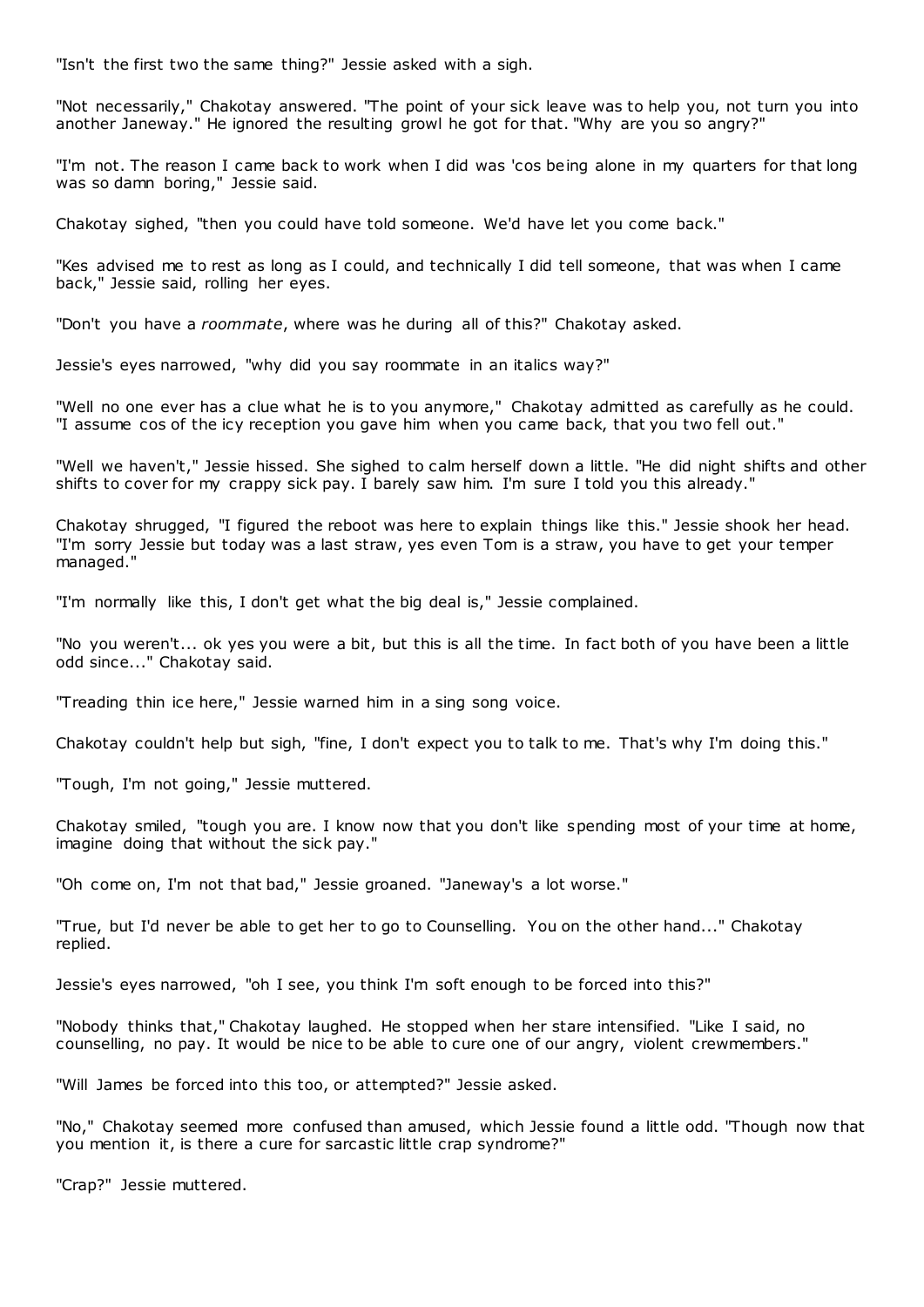Chakotay shrugged, "the S word is one of the swear words that gets censored by being interrupted. I wanted to say syndrome afterwards."

"Ah," Jessie understood, well that part anyway. "Not that I want him to be punished, but he's not violent or angry enough to be chucked into counselling, yet I am? This doesn't make any sense."

"No," Chakotay shook his head, frowning slightly. "Your appointment is tomorrow at 0800, you'll have to make up your lost hour after your shift."

"How come we still have the *new* counselling office? I thought it was closed when they couldn't find a second person," Jessie asked.

Chakotay smiled, "they did, and you're not getting out of this. Better get used to it."

#### **The Mess Hall:**

Foster glanced at his teammate who had been snickering to himself for five minutes now. It was more than annoying now. "What's so funny?"

"Well, I was going to wait until it was over but..." Thompson chuckled. He turned away from the counter he was leaning on and pointed over to Craig sitting alone at a table, reading a PADD. "He left his toy behind during a bathroom break, I made a few tiny edits."

Foster stared at him blankly. "Why?"

"Why?" Thompson was surprised, he turned his head to show that to him. "The kid's a creep and it's fun. Why else?" Foster only rolled his eyes in response. Thompson then spotted movement from Craig's table so he looked back. Sure enough he was getting up off his seat. "We're on." Foster had turned around but Thompson forced him back round to face the kitchen again. "Don't be obvious."

"You're telling me you didn't do stupid things to get girls when you were a teenager?" Foster commented.

Thompson grinned, "no I didn't, I was a stud."

Foster shook his head, "that's a yes."

By now Craig was halfway across the room, his forehead dripping with nervous sweat. Foster turned his head and noticed there was only one table in his way that had somebody sitting there, and that was B'Elanna.

"Ohno," Foster had to groan. "She's been pissy all day about this Day of Honour thingamabob, she'll eat him alive."

"I know!" Thompson burst into laughter again.

"Know what?" a familiar voice behind him asked. He didn't expect it so he jumped out of his skin, Foster did too.

"Stop doing that," Thompson groaned, glancing briefly behind him at the voice's owner.

James shrugged and smiled, "why?" He noticed what the other two were watching, "oh god, he isn't is he?"

Thompson went back to laughing, "oooh yeah!"

Foster shook his head, "Thompson put something in his PADD to make him do this, I don't know what."

Craig finally reached the table B'Elanna was at, she was too busy poking some disgusting looking pie with her fork. He must have stood there for a few minutes just trying to find the courage to say hello.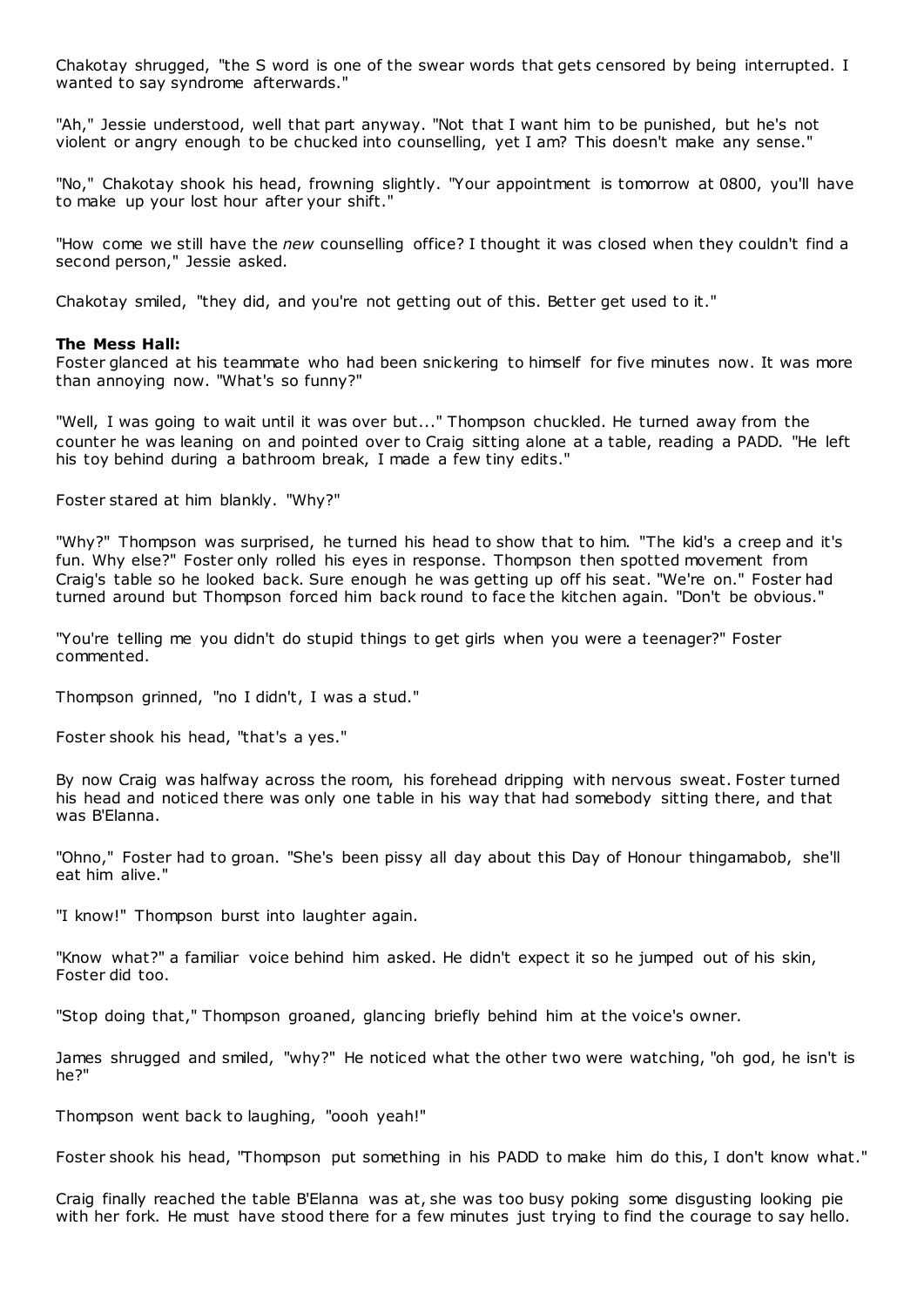"Easy, changed her status from *as if* to *haven't asked*," Thompson sniggered.

None of them could really hear the conversation between the two, they were too far away and the room was busy. Thompson decided to do some improv instead. "Hey baby, you want a piece of this?" he said for Craig. B'Elanna glanced up at the teenager, her face silently but harshly judging him. Craig did a meek little wave as his nervousness reached its peak. Thompson matched this with a really awful seductive growl.

"Do you think anyone will get pissy with me for killing him?" James asked Foster quietly. He shook his head.

Thompson cleared his throat to badly do a woman's voice, "yeah right, no wants a desperate punk like you, so..." He had to stop as B'Elanna did, her hand tightly gripped the plate. Next thing anybody knew the pie was in poor Craig's face. "Erm... er, have a piece of this!" Thompson badly improv'ed, trying badly not to laugh until it was over. Once she stomped off he allowed himself to laugh. "Oh, that was better than I imagined!"

Foster felt bad for Craig as he wiped the pie off his face. He thought about going over but the younger man hurried out of the Mess Hall once his eyes were clear. He instead directed a glare Thompson's way. "How can you find that funny?"

"How can you not? That'll put him in his place, ey," Thompson continued laughing. He glanced at his two remaining teammates, his laughter running out as both of them were staring at him. "God, you two need to lighten up."

Neelix walked up to the counter, the sight of three people waiting for him made a grin appear on his face. He dumped his latest creation, a bowl of purple and green slop in front of them. "I'll get some bowls," he quickly scampered back to the kitchen.

"Yeah, you're right," James said much to Foster's shock. He directed his judgmental stare his way instead. He didn't notice James' hand fly up to behind Thompson's head, obviously Thompson didn't either. The hand pushed his head down towards the counter, landing face first into the horrible looking stew Neelix had made. Foster's mouth dropped open in shock as James just smiled and walked away.

Neelix came back and for some reason smiled at what he was seeing. "Oh you, you couldn't wait ten seconds?"

Thompson pulled his head out of the stew, trying desperately not to gag or worse. The sight of the slop stuck to his face and the goopy bits running down on to his uniform made Foster snort into laughter. Thompson tried to get the stuff off his face, but some had already dried onto it. He glared at his teammate who by now was in hysterics.

"You just said it wasn't funny, how could you?" he stuttered.

Foster shrugged, "I'd love to take the credit but wasn't me." He continued his laughing fit as he walked off to another table.

Thompson's eyes tried to narrow, unfortunately some of the slop was stuck in the corner of his right eye. "James," he almost growled.

Neelix seemed oblivious to all of this, he started serving the slop into bowls. He frowned in confusion as it didn't seem as thick as he remembered. "Oh, did I forget an ingredient?" Grabbing a spoon from nearby he tasted it, for once he grimaced at his own creation. "Oh I did. How could I forget?" He dashed for the kitchen again.

"Oh god, is it starting to burn?" Thompson whimpered as his skin started to feel a little hot. His hands flew to his face to check.

Neelix laughed, "oh some little scamp has put my Talaxian chilli peppers in the place of my leola root." Thompson's eyes widened in horror. "Now where have they put it?"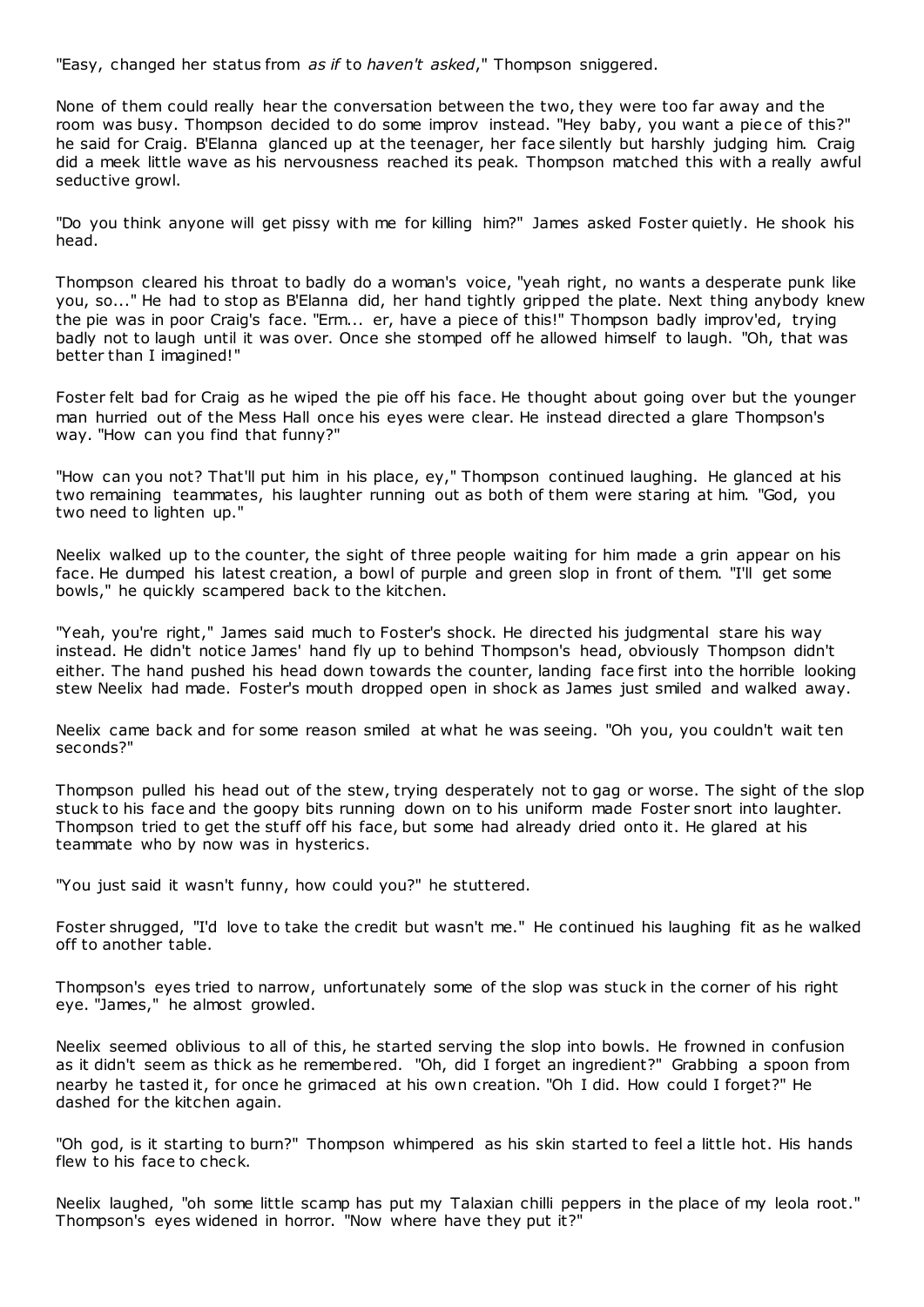Thompson didn't waste anymore time, he ran for the nearest door.

"I can't believe you did that," Foster snickered as he walked by James' table.

James groaned a little in annoyance, "does no one know me anymore?"

"Well yeah, you do put Thompson in his place but that... that was fricking funny," Foster chuckled as he continued on his way to another table.

Nobody paid any attention to it or cared for that matter as a scream emanated from Neelix's kitchen. The Talaxian ran out of his kitchen faster than he ever had.

"Really, what's going on here? It's like nobody's met me before," James asked the other person at his table.

Jessie shrugged, "well Chakotay's forgotten that I have a temper, so maybe everyone's going senile."

James tried his best not to laugh, Jessie still noticed it though and narrowed her eyes. "I doubt that."

"Oh yeah? Then why else would he dump me in counselling for it?" she questioned.

James figured he'd be in trouble if he answered that, in anyway. "I've always punished people for being prats, Thompson especially. I don't get why people are surprised."

"Hmm, well face in a stew is new to you," Jessie said.

James sighed, "yeah I suppose. You haven't forgotten have you?"

Jessie turned her head to smirk at him. "What, that you're the nicest guy ever who would never hurt or make fun of anyone ever? No."

"Funny," James muttered.

Jessie smiled sweetly, "I thought so."

"Captain, somebody has stolen my leola root supplies. I demand that Mr Tuvok investigate this intalaxian crime at once," Neelix spat as he ran across the bridge.

Kathryn tried not to laugh, "intalaxian?"

"Well I figured it was the same as inhumane," Neelix stuttered.

Kathryn snorted into laughter anyway, "oh you, you're funny." Neelix laughed with her until her glare appeared in an instant, it made him stumble back in fear. "Get out before I shave your whiskers off and force feed you them via your weird pasta sauce." Neelix of course ran for his life.

Chakotay smirked in her direction, "what did you do?"

Kathryn's glare vanished, she chuckled quietly. "The aliens wanted food, they bitched they weren't getting enough, so I gave them some more."

Chakotay couldn't help but laugh as well, "you always did have a flair for diplomacy."

"I did, didn't I," Kathryn laughed with him. "Did you tell Engineering to scrap their idea for enhancing our warp core?"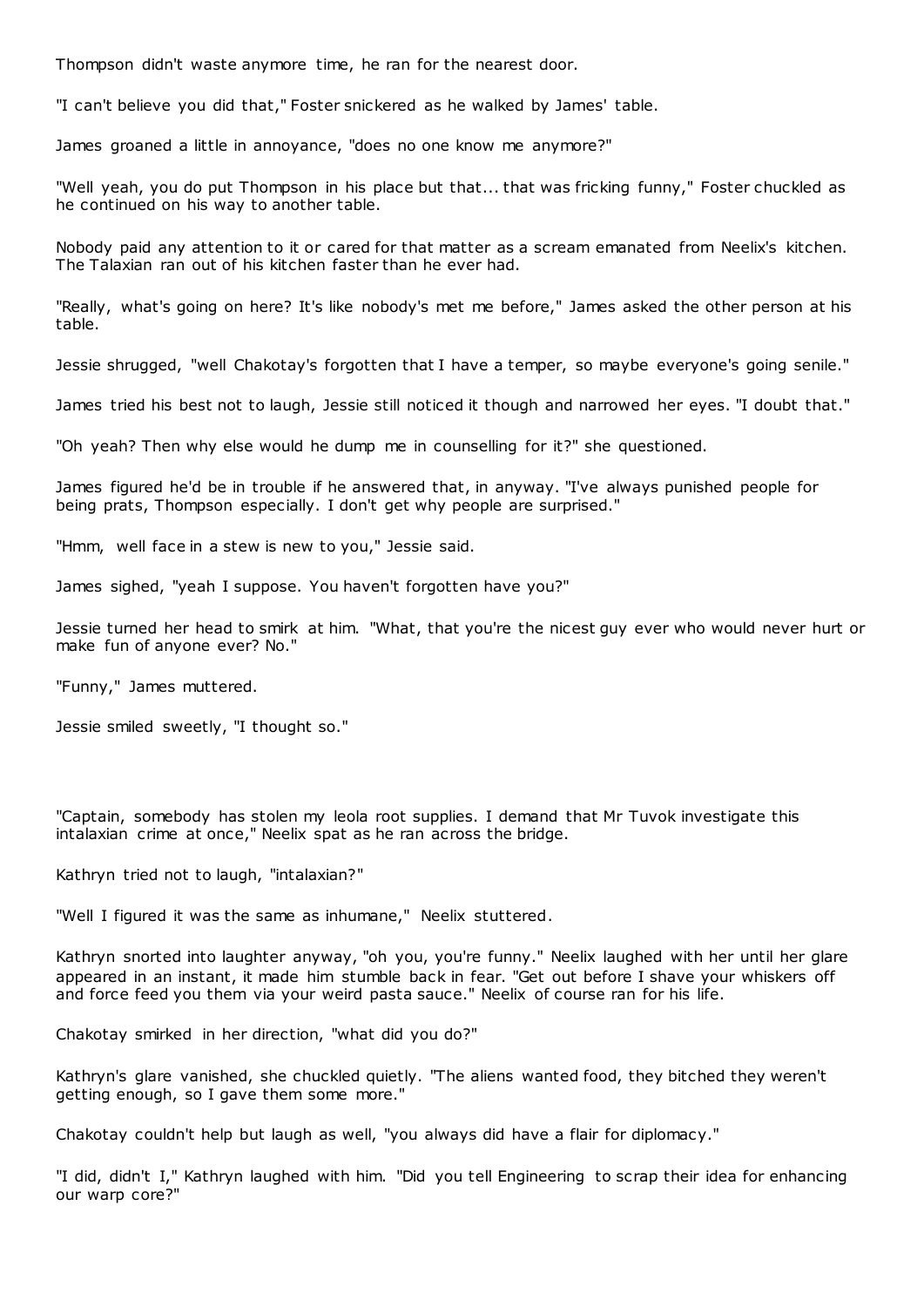"No, Tuvok did," Chakotay said, pointing towards Tactical. Kathryn glanc ed over to see poor Tuvok sporting a new black eye. "I told him to go to Sickbay but..."

Kathryn looked a little concerned, "why is everyone so on edge lately?" Chakotay resisted the urge to laugh, only just. "Perhaps B'Elanna should go to anger management as well."

"Yes well, not everyone can be co-erced," Chakotay smiled. "You're not going to use that original series guide to cheat your way through this season, are you?"

"Not entirely," Kathryn replied innocently. "You're banned from the shuttles by the way."

"I thought I was already," Chakotay was confused.

Kathryn nodded, "just in case you forgot. Now let's get this bloody warp core fixed and get out of here before Slowmo steals the Doctor."

"Or Seven," Chakotay sniggered.

"Phew, dodged a bullet there," Kathryn sighed in relief, making Chakotay frown. "This is Fifth Voyager not the I Love Boobs of Nine Show, Chakotay. The less focus on her the better, god knows what would happen if we gave her an ego."

"True. I'll go down and give B'Elanna a hand," Chakotay said.

"Why?" Kathryn asked.

Chakotay glanced towards Tuvok, obviously having second thoughts, but then he remembered how angry Kathryn was with the slow aliens. "Well..."

#### **Meanwhile:**

B'Elanna slammed her hand on the console. "God damn it, what do you have to do to get some help around here?" she snarled.

She didn't get an answer. Everyone in Engineering were unconscious, each with at least one facial wound.

"Useless twats," B'Elanna grumbled.

#### **The Bridge:**

"The more there are the quicker it will be," Chakotay said. It wasn't entirely a lie.

"Fine whatever, I don't care. I'm just glad we avoided more scenes with that stupid alien," Kathryn muttered.

#### **The following morning:**

"Er Captain," Harry stuttered as he pointed at the viewscreen.

"I'm busy!" Kathryn screamed as her fist raised once again into the air.

Harry cringed as the sight of the warp core seemed to get smaller and smaller, along with the ships towing it. "But..."

Kathryn growled as she let go of Chakotay's collar, he tumbled onto the floor as she was the only thing holding him up. "But what?" she hissed.

"The er... warp core's been core-napped," Harry stuttered.

Kathryn's intense glare managed to get even worse, it slowly made its way back over to a badly beaten Chakotay still trying to sit up. He tried to avoid looking directly at her so he wouldn't burst into flames on eye contact. He could still feel the heat of her eyes burning into him though.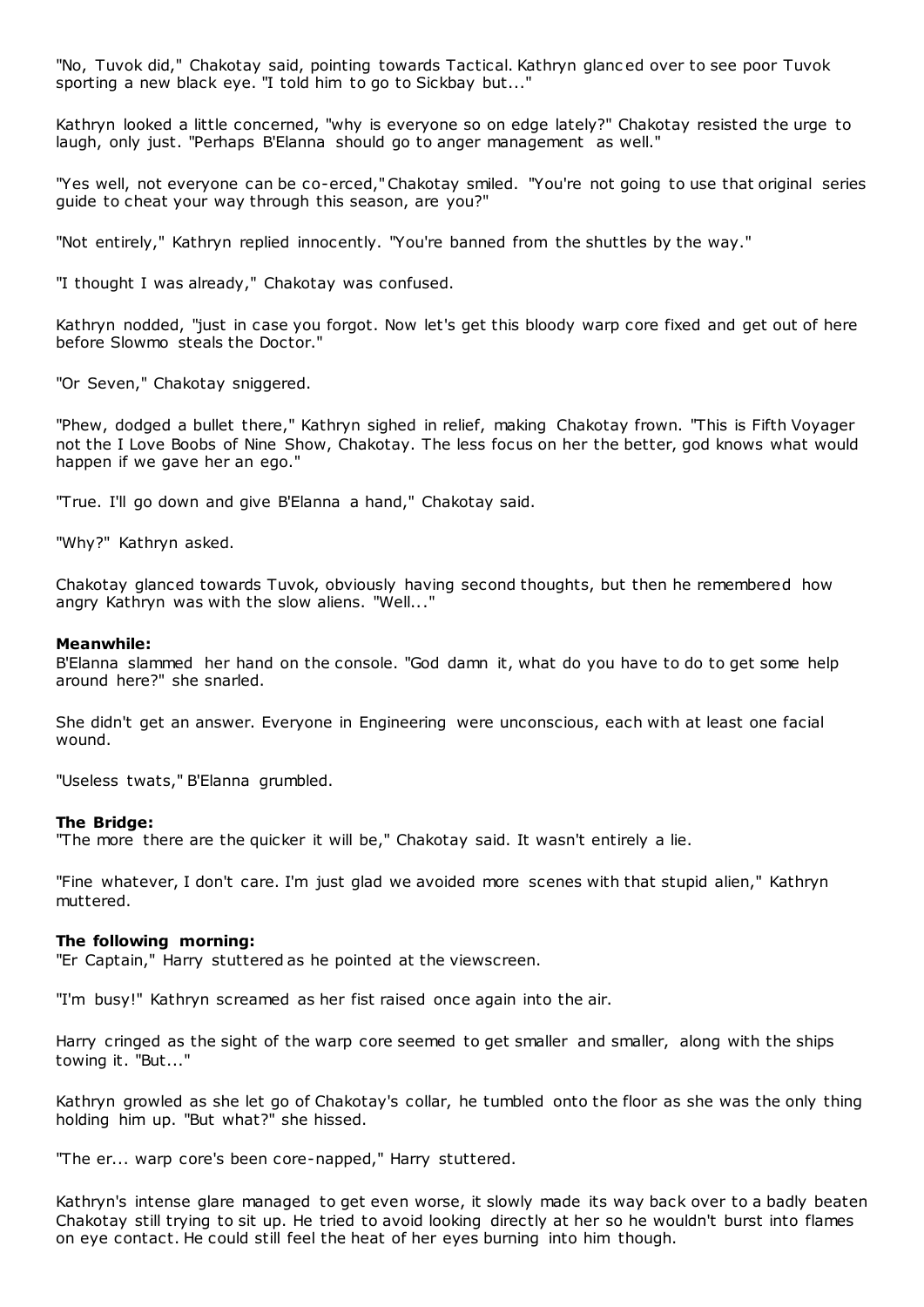B'Elanna casually shrugged, she was in a much better mood now that it was a new day. "At least now I don't have to go after it and be marooned in a spacesuit with Tom."

Tom pouted, "hey!"

"Great, thanks for sticking up for me," Chakotay huffed.

"I did. I said the warp core's been random since the overloads. We turned it on and... it was bound to happen," B'Elanna smiled.

"Random?" Kathryn's eyebrow twitched. Chakotay used this opportunity to crawl away. "Chief Engineer and all you can think of is random?"

"Why was Jessie volunteered for anger management first?" B'Elanna asked in Tuvok's direction.

He looked directly at her, the memory of his black eye still very clear. "That is an excellent question, Lieutenant."

An idea popped into Chakotay's head, "oh that reminds me. They're giving away mugs of coffee to anyone that volunteers for... optional counselling. You know they're getting a little bored in there."

Kathryn growled in his direction, "how stupid do you think I am?"

"I feel annoyed actually," Jessie replied.

The man sitting opposite her at the other side of the desk looked a little confused. "I didn't ask," he said in a stereotypical North American accent.

"Oh so no *how does that make you feel* rubbish then? Did I ruin the surprise?" Jessie huffed.

The man leaned forward to fold his arms across the desk. "You've only just sat down. I didn't even have a chance to say anything yet."

"Good, you won't need to ask me later," Jessie shrugged.

"Okay," the man frowned. He glanced down at the computer on his desk. "Well I'm Andy. Chakotay tells me that you have a short fuse lately and he thinks it has something to do with last year."

Jessie only stared at him, her eyes slowly narrowing.

"Of course I usually don't pry but he was specific ," Andy said, unfazed by her stare. "If it's affecting your work, I've got to ask why you are angry."

"I'm not angry, I haven't changed since I joined Voyager. It's Janeway who's lost the plot," Jessie said.

"Yes but she was pregnant. I'm sure she's normal now," Andy said.

The door flew open, exposing Kathryn hovering over the reception area. She seemed to be looking for something and getting more irritable by the second.

"Yeah and Neelix is a master chef," Jessie muttered.

Andy frowned again, "no he isn't."

Jessie looked disgusted, her eyebrow raised. "Yeah I know, that was my point."

"Um, right?" Andy wasn't quite sure. "We're off track though, this is about you."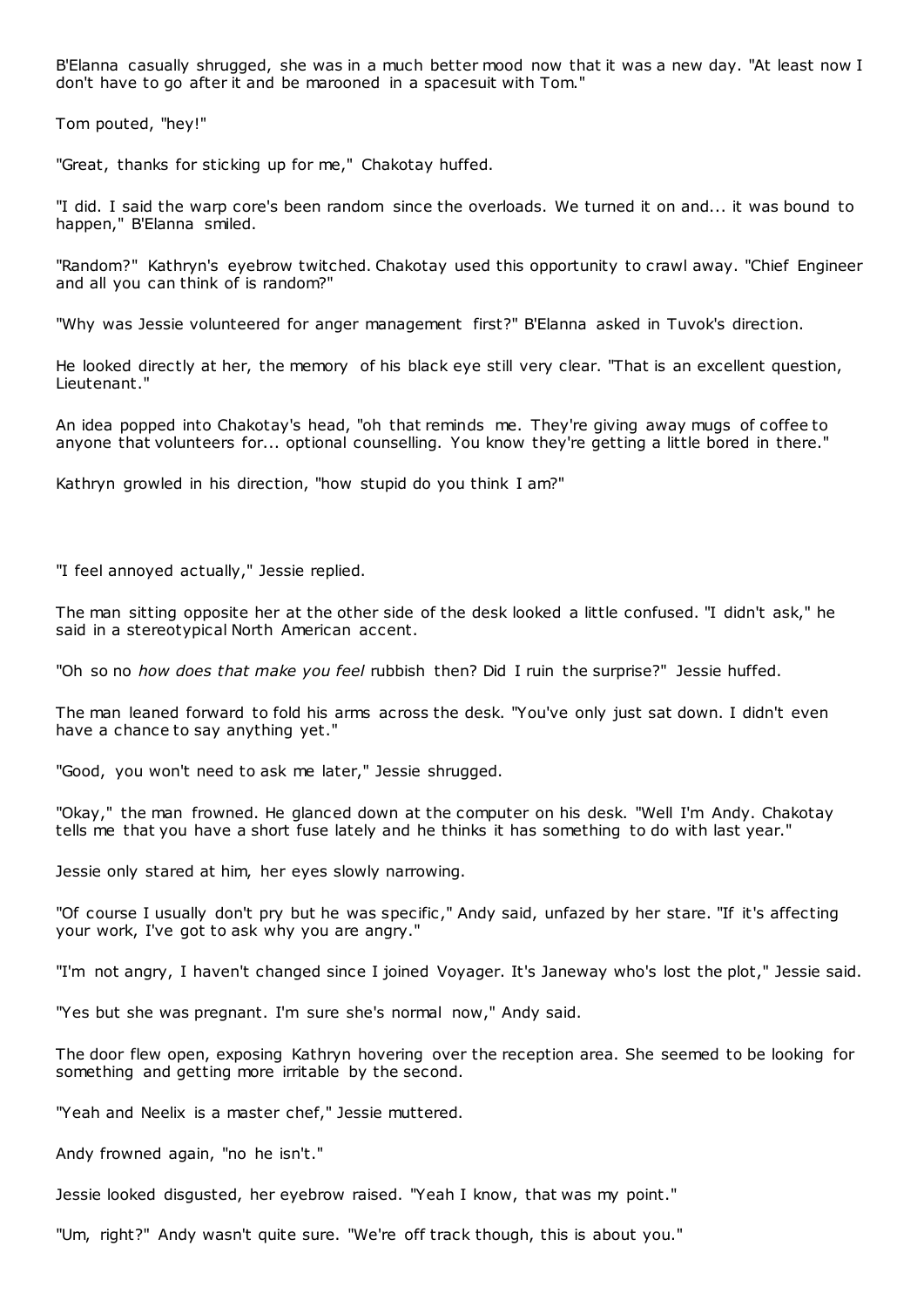"Wow," Jessie sighed.

Meanwhile a woman approached Kathryn with a huge smile on her face. She gestured her arm in another direction. Kathryn's eyes widened so much it freaked the woman out. It didn't last as Kathryn dashed off in that direction. The woman looked inside Andy's office with a worried look on her face before following her.

"Why has Chakotay picked last year as the problem?" Andy asked.

Jessie rolled her eyes, she shook her head a few times. "I have no idea."

"Look Jessie, the sooner you tell me, the sooner we can help you. You won't have to come back then," Andy said.

"I'm fine!" Jessie snapped.

Andy nodded like she had said something else. "Your file says that you were off sick from October last year until March. Obviously something wasn't fine."

"Shouldn't that be a question the Doc asks, not you?" Jessie said.

"That maybe true but five months is a long time to be ill, so I doubt..." Andy said.

"Well I was. I've always been short tempered and I've always defended myself against Tom Parasite. Nothing's changed, okay?" Jessie snapped. "Can I go now?"

Andy studied her angry face, his hand rested against his chin and cheek. "Why is that?"

"Oh god," Jessie groaned into her hand. "Tom's a prick, I'm surprised nobody's killed him yet."

"A prick?" Andy appeared confused.

"Moron, idiot, asshole. It's not my fault you bloody Yanks changed our language to your liking," Jessie snarled.

Andy smiled at her which threw her off, he made a note on his computer. "I meant why have you got a short temper?"

"I don't know, dealing with one idiot too many," Jessie grumbled.

Andy once again made another note on his computer. "Yes, your file says that you were expelled from school for *dealing with one idiot too many*. The headmaster described it as uncharacteristic ." Jessie rolled her eyes. "So being bullied makes you angry?"

"I never said bullied," Jessie said.

"I know, you didn't have to," Andy smiled. "Do you think you lash out at Mr Paris as he is like your school bullies? Or do you single him out for another reason, like..."

"Tom's got nothing to do with it, he just adds to my temper, that's all," Jessie quickly butted in.

"Ah," Andy looked like he'd won. "So you admit there is a problem."

Jessie shook her head, "no, I told you, I'm fine."

"If you don't mind me asking then, what was wrong with you during those five months?" Andy questioned.

"I do mind," Jessie muttered.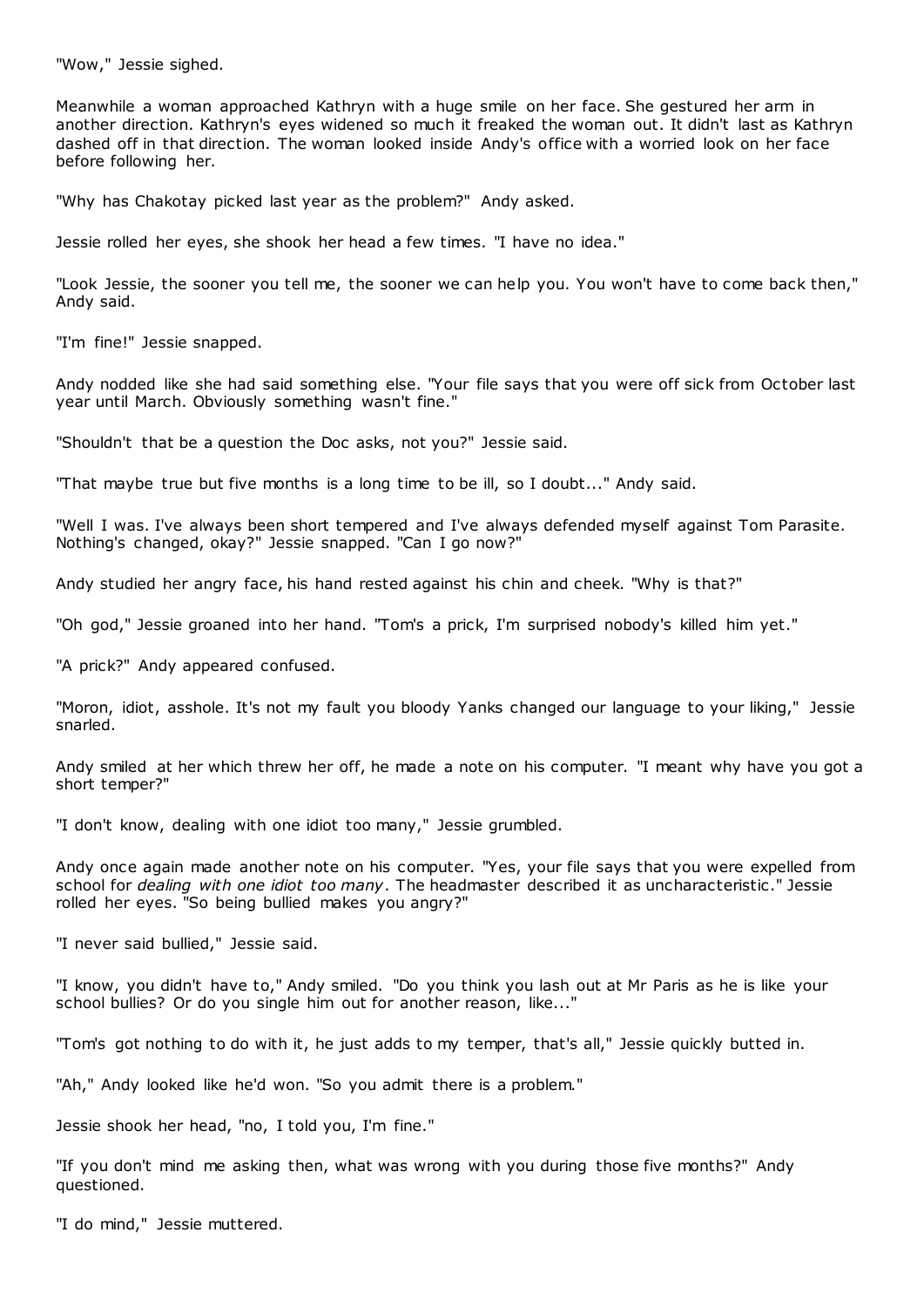Before Andy could respond they both heard a loud muffled voice from next door. "What the hell do you mean by that!"

"I mean you've drank all of the coffee," another muffled voice said, but much quieter.

"Then with all due respect you can shove your psychobabble up your backside. Bye," the first voice hissed.

Andy cleared his throat, "well, can't cure them all, huh?"

Jessie's eyebrow raised. "There's nothing to cure. I'm better than I was. Back when I was bullied I was a shy little thing who couldn't defend herself, just because I was shy and meek. Now that I'm not shy and can fight back, people won't stop crying about it. I can't win, can I?"

"These are obviously different people, and your actions must have gone over the line if Chakotay made you come here," Andy said.

"Fine. You want to know why I snap at everyone?" Jessie said. Andy nodded. "All right. Five months ago my friend of ten plus years decided she knew best, kept butting her nose into everything and telling me what to do. I told her where to go, which meant that her boyfriend who I also was friends with went with her. Another friend left to better herself or some crap like that. Now I only have one friend again who I've rarely seen over the last few months and let's not get into that one. No offense to him he's not exactly a role model on self restraint and temper keeping either."

Andy nodded uncomfortably, "I see."

"I'm not done. Five stinking months stuck in my quarters, alone and very, very bored! What do you expect, huh? I wasn't going to come back all smiles and jokes, was I? There, I'm done. You happy now?" Jessie folded her arms tightly, glancing off to the side.

"Hmm, it's a start," Andy continued to nod.

Both of Jessie's fists clenched tightly. Her jaw did the same thing as well but she had to say something. "A start? I've just told you there's nothing you can do, so just sign me off this counselling program and let me go."

"You're wrong, there is something I can do. All you've done is admit that your problem is mainly down to having no one to talk to. Besides I have a feeling there's more to it than that. This five months, if it was so bad why did it last as long as it did?" Andy said.

Jessie this time groaned into both of her hands, "as if I would talk to some guy I've just met. I didn't say I was completely friendless, so just forget it. Okay."

"Sorry, the Commander told me not to sign you off until I was convinced you were calmer. You're not calmer," Andy said with a sympathetic smile. "Why don't we continue this in another appointment. Obviously you're still a little tense from yesterday. How about next week?"

"Like I have a choice," Jessie huffed.

## **Two Weeks Later**

"Kathryn, maybe you should re-consider anger management," Chakotay winced.

"Why, I don't need my anger managed," Kathryn smiled. "I'm managing it just fine, thanks."

Chakotay didn't look too convinced, but that was probably because she was in the middle of strangling the life out of Tom. He was turning a little purple and waving his hands around for help.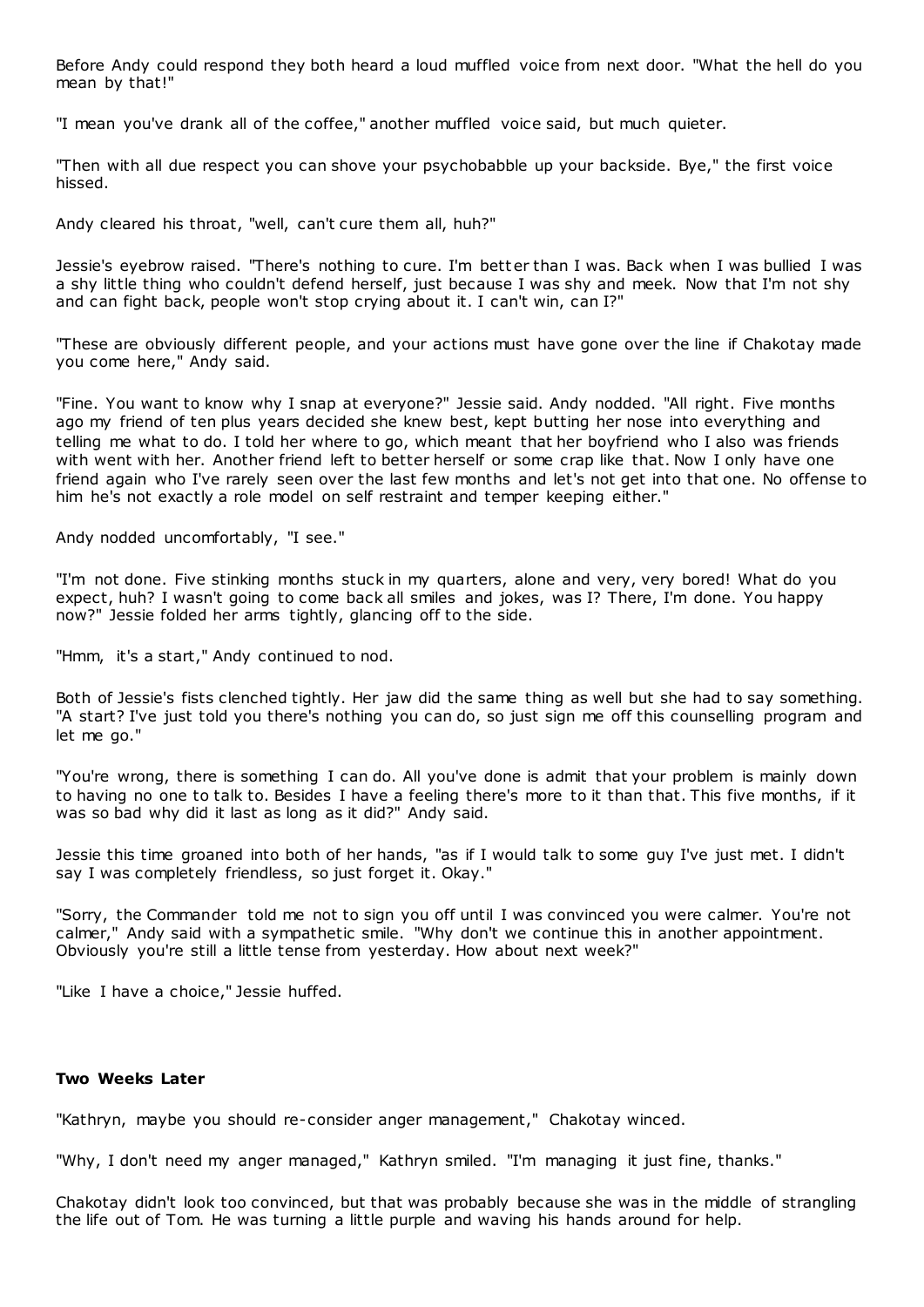"Lieutenant Reynolds promises she'll have a fresh pot of coffee ready this time," he said.

Kathryn scoffed, "that's what she said last time. One mug is not a pot!"

"I talked to her about that misunderstanding, it'll never happen again," Chakotay said quickly as Tom's face turned blue.

Kathryn turned her head to narrow her eyes at him, like she was studying his face. It felt to him like an eternity, of course it probably felt longer for Tom if he hadn't passed out yet. "Fine." She let go of her victim, he toppled to the floor in a giant heap.

"Great. Cos it has done wonders for Jessie," Chakotay said through gritted teeth.

"Uh huh," Kathryn scowled at him on route to the turbolift.

Once she was gone everyone relaxed, Harry did it a little too much and everyone stared at him.

"Good god, Harry. Lay off the eggs once in a while," Chakotay told him while holding his nose.

Harry blushed a crimson red, "it's for my training."

"I'm not touching that one," Chakotay muttered.

#### **The Security Office:**

Both Thompson and Foster looked a little nervous, though for different reasons. Foster seemed to be getting worse the more Tuvok spoke, while Thompson was too busy worrying that his other teammate next to him would do something to him again. Craig stood on the other side of the room, clearly distracted by something on his mind.

"Repair crews are scheduled to continue the repairs at 1300, so I expect the report before then," Tuvok finished explaining. "Any questions?"

Foster shakily raised his hand, "um, when you said we had to investigate Thirteen, you meant Twelve. Right?"

"No," Tuvok's eyebrow raised as usual.

"In that case I'm not feeling well," Foster stuttered.

"I thought all of the power was off there, including life support," James said.

Tuvok nodded, "indeed." Foster's eyes widened even further. "Environmental suits will be provided. All Lieutenant Torres asked for was a brief visual analysis for anything *strange,* as she put it."

Thompson tried to put on his confident face. "So a ten minute walk around to see if there's any bogeymen and come back. That's no problem." He elbowed Foster in the arm, "is it?" All he got was a whimper in response.

"I'll send another team down to do regular checks during this week's repairs. The goal is to get the power systems all redirected away from the damage so we can get Fourteen and Fifteen back online . The Captain insists that the rest of Thirteen's repairs are of the lowest priority," Tuvok explained.

"Even if there are no bogeymen?" Thompson questioned.

James rolled his eyes, "it's like working with a six year old."

Thompson couldn't help but scowl in his direction, "I wasn't the one dunking people's heads in pepper and snot soup."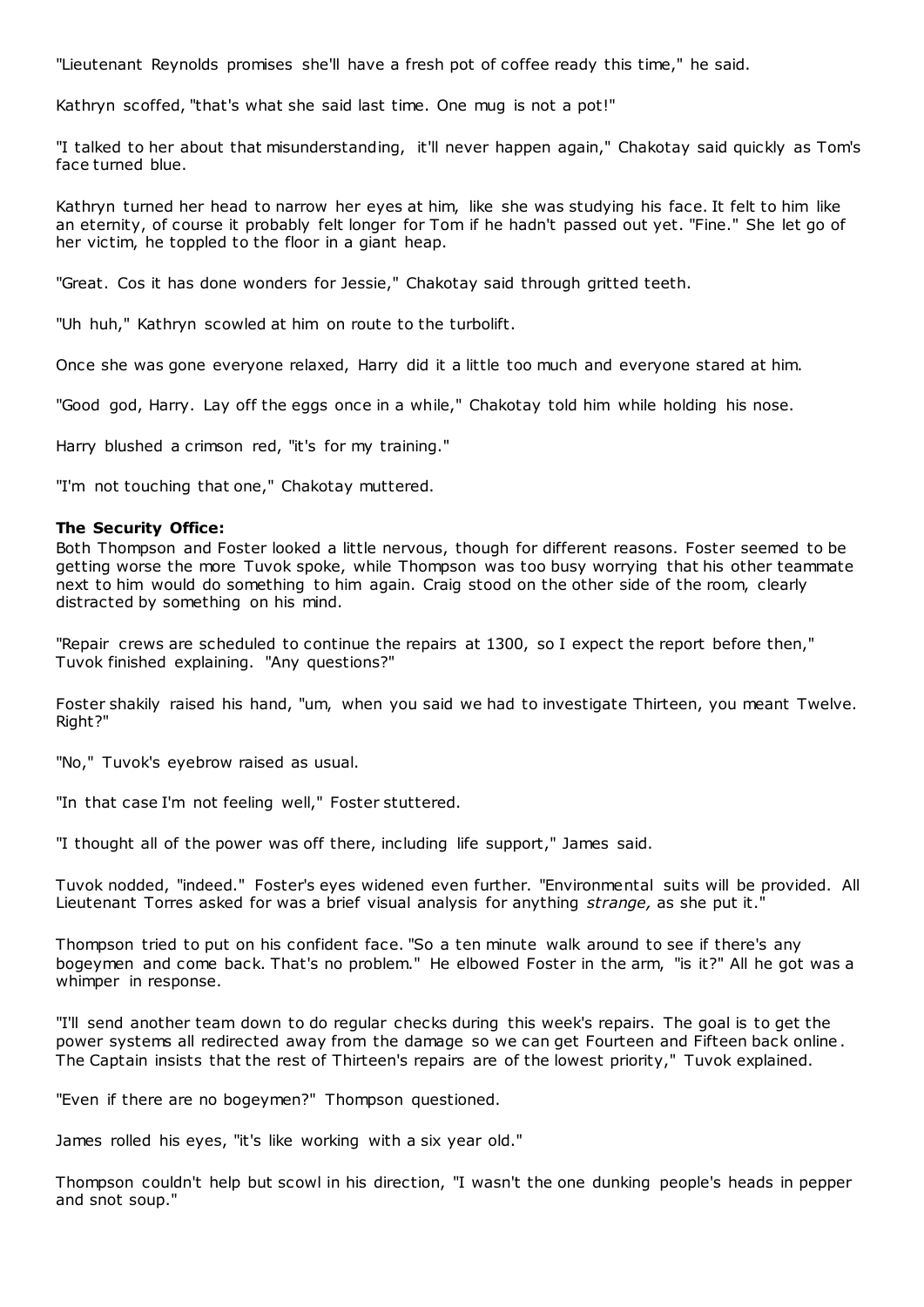"I assumed you thought it would be funny as you laughed at Craig's blood pie face," James shrugged casually.

Craig glanced up as he heard his name mentioned, "what?"

"Most of the ship's damage has originated from that deck, so the Captain wants to keep the threat of it happening again as low as possible," Tuvok answered. He turned to leave, "remember, the report is needed before 1300."

Once he left Foster sighed, Thompson did soon after but his was in a mocking tone. Foster threw him a glare before leaving the office as well.

## **The Conference Room:**

"Whilst travelling through our space we expect you to follow our... guidelines," a smug looking alien said.

Chakotay was starting to regret sending Kathryn to anger management, especially before this meeting. It was not going to end well.

"Anything for you sweet pea," Kathryn giggled. Chakotay covered his face with his hands when she added a wink on the end.

Tom's eyes were a little wide, but then again everyone's was by now. "Uh, how come it worked for her and not Jess..." He felt a foot slam into his leg, it took all the strength he had to restrain a yelp or a scream. As he did no one noticed a thing as Jessie hid her anger with a fake smile.

"Different counsellors," Chakotay groaned from behind his hands.

"Uh, shall we show them the route?" the second alien asked his comrade.

"Yes of course," alien one responded.

Alien two climbed out of his chair to walk towards the wall panel. He pressed one command in to make the screen change into a star chart. A line appeared, but then it started doing circles, semi circles and other strange shapes as it went across to the other side.

"Oh wow!" Kathryn gasped as she looked at it.

Everyone else were busy squinting or turning their heads to the side to make some sense of it. Chakotay was still covering his embarrassed face.

"This route will keep you away from any residential and commercial areas, as well as our research and military bases," alien one said smugly. "Deviation is not recommended."

"Who'd want to, it's beautiful," Kathryn cooed. "I mean look at that part!" She pointed at the part that looked like a drunk number eight. "We'll be like round and around and around."

Chakotay dared to look her way, only peeping through the cracks in between his fingers. "How much coffee did she make while you were there?"

Kathryn giggled, her hand reached out to ruffle his hair. "You're so cute!"

Luckily the aliens had already decided to judge them before they arrived, so their expressions hadn't changed. The senior staff though were either red with embarrassment or red from laughing so much.

"Um, maybe we can talk about this," Tom was the only one red cos his leg hurt. "That route will take us longer than going around your space. We're not going to cause any trouble."

The second alien managed a sigh. "Voyager is a known trouble maker."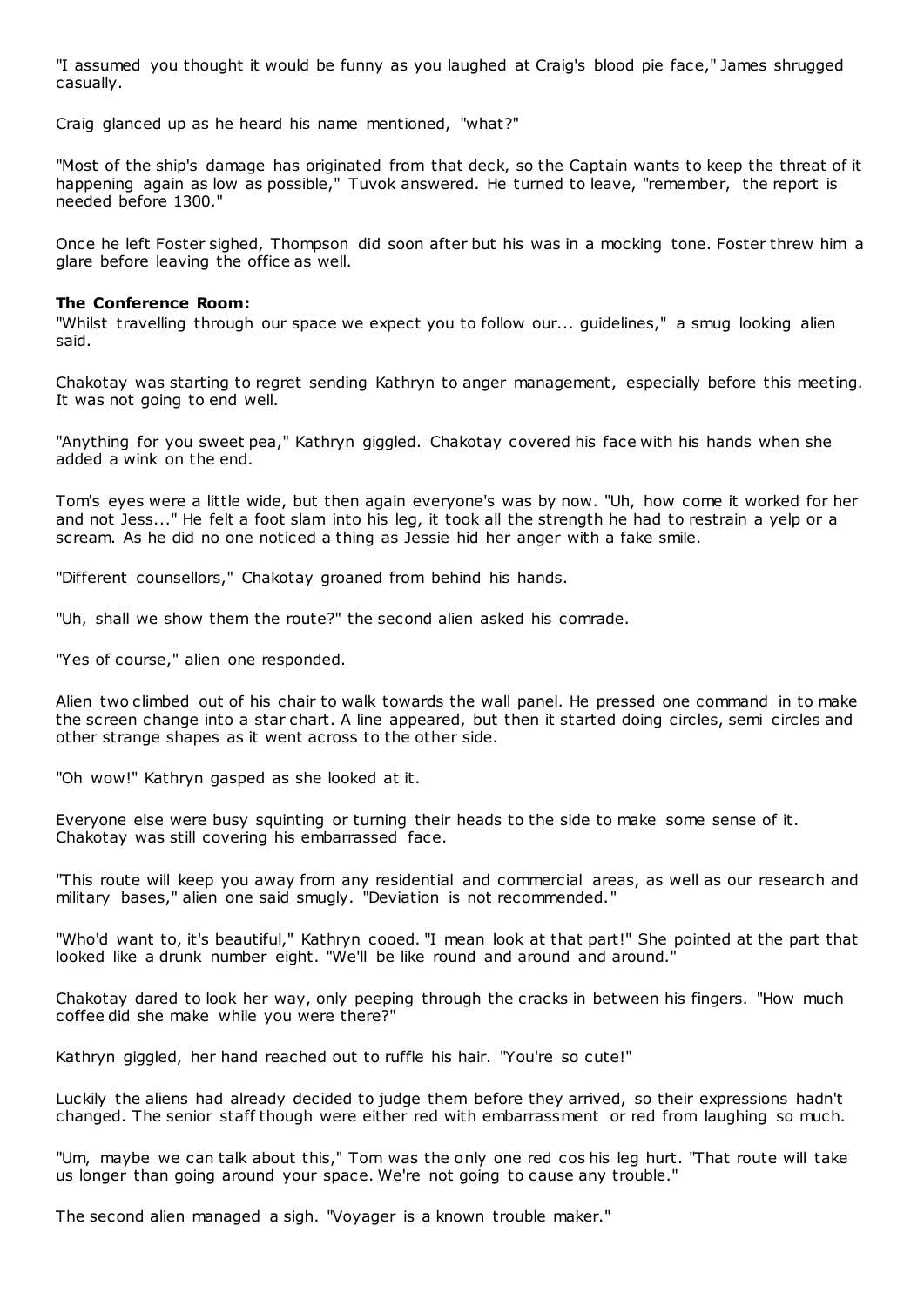"Aliens receiving a food supply that left them ill for a week..." the first alien continued.

"They stole our warp core because we didn't give them all of our food," Harry quickly defended that one. "And that was our Captain's idea." Luckily Kathryn was too busy laughing to defend herself.

"The Borg alliance," the first alien said.

The second alien nodded, "the intrusion into a war zone, the murder of a hologram."

Kathryn gasped, "did you take a shuttle out after all, you naughty naughty boy!" She slapped Chakotay on the arm. It stung him quite a bit.

"No, that was Tom joy riding the Cochrane when he got bored," he complained.

Tom laughed nervously, "I didn't intrude that much."

B'Elanna shook her head, "the hologram murdered his crew and tried to kill me. What should I have done, laughed at him to death like her?"

"No defence for the Borg alliance?" the first alien sneered. Everyone pointed at Kathryn, she responded by grabbing the nearest finger and and nibble on it.

"Captain?" Tuvok's eyes even widened as he pulled his poor finger back.

"I see," the aliens both said.

Chakotay sighed. "Look, if we keep her out of most of the command decisions, can we revise the course you've set us?" The two aliens looked at each other and rolled their eyes.

## **Meanwhile:**

The Security team, each decked out in the environmental suits, had climbed so far down the Jeffries tube. Foster had stopped climbing when he had ran out of ladder, which had been torn off during the explosion. Of course this was holding the others up.

"The ledge is right there!" Thompson yelled at him.

Foster looked up at him, "then you jump to it!"

"I would but... that's three guys away compared to your tiny step away!" Thompson shouted back.

James shook his head as he glanced down to look at Craig. "You wanna tell them or should I?" Even in the dark he could see Craig smirking back at him.

"No power, no air, no gravity," Craig told them, or at least he tried to.

"It's not a tiny step away!" Foster yelled over the top of him.

Thompson scoffed, "it's still closer than me."

Craig decided to let go of the ladder and step off to the side of it, the lack of gravity kept him from falling. Thompson and Foster finally stopped arguing in time to see him float away and get a hold of a broken piece of the wall nearby. Now that he was gone James was free to get through the hole separating the decks and do something similar.

"Like you said it's just a step," Foster stuttered. He tried to step off the ladder and onto the charred remains of the Jeffries junction. Instead he floated off to the left, waving his arms around to try and stop it.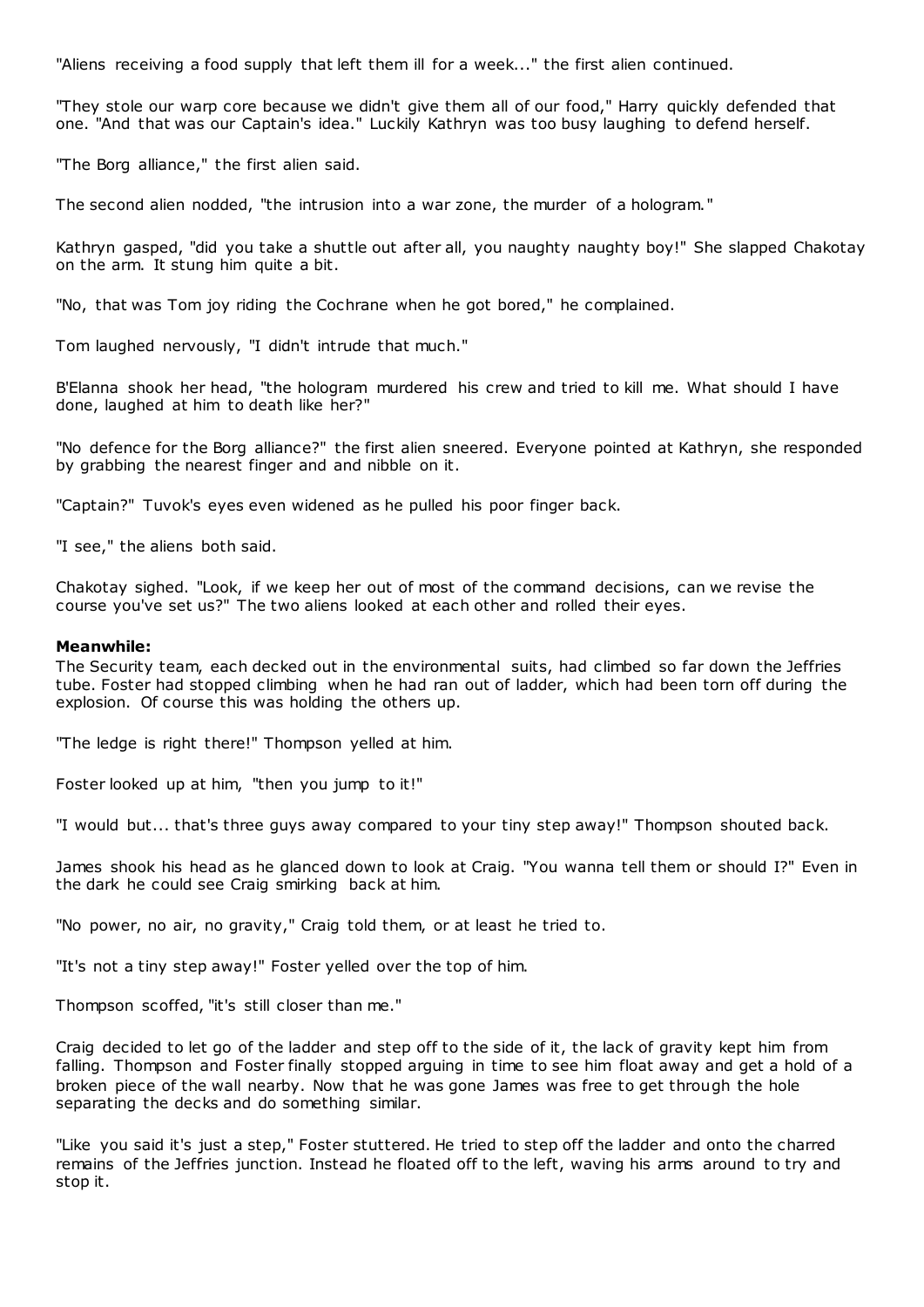"Did anybody do zero gravity training, really? You guys are useless," Thompson scoffed just before he let go of the ladder. As he hadn't moved he just ended up getting his legs bashed against the opening his feet were barely through.

After a few minutes of floating and crashing around, mainly crashing as it was a tiny room, the team were finally on the ground. They headed through the mangled remains of the door leading to the damaged deck.

Each suit had a light activated on the right arm and a one on the helmet, but even with that the deck was so badly charred it was still pitch black. From what they could make out there were no longer corridors, the deck had been flattened by the explosion. The only traces of a wall were long piles of rubble.

"I knew about the gravity feet thing, I just liked the floating around," Foster said.

"Yeah just like Craig loves getting rejected and getting roses thrown in his face," Thompson snickered.

Craig stopped, he turned around to face him. The light on his helmet shined straight into Thompson's eyes. "Roses? How did you... why did you say that?"

"Ooops, said too much," Thompson continued to snigger.

Foster shook his head and overtook them to catch up to James. Luckily he had stopped to look back at the other two.

"She liked roses, it was in your notes. I don't know why you struck out either, man," Thompson laughed.

Craig stared at him for a while, Thompson dared him to say something using just his eyes. Instead he turned around to follow Foster. Both of them continued on towards what used to be a corner, now just a large pile of debris, leaving James behind. Thompson caught up with him, sniggering away.

"Perhaps she's not gay for girly pansies, huh," Thompson said loud enough for everyone to hear, but it was directed James' way.

James turned his head to watch the other two disappear from sight, once they did he put his arm out to stop Thompson from following. "If you do that one more time I'm going to leave you here without a helmet. You understand?"

Thompson stared at him, his eyes widened and shifting side to side. "I'm not afraid of you."

James turned to follow the others. Thompson shook his head and badly tried to smile smugly. He was about to follow as well when James stopped suddenly and turned to face him again, it made him jump out of his skin. James couldn't help but smirk, "yes you are."

Thompson growled. "It was the deck, not you." He stomped off after the others.

James looked around what was left of Deck Thirteen, which wasn't much. The strange feeling he and everyone used to get while they were here was still around. Without it this could have been any deck ripped to pieces by a huge explosion.

The corner of his eye caught movement behind him. With the lack of environment he didn't hear a thing. James turned around expecting it to be a member of his team. That wasn't what he saw though.

"What are you doing here?" he asked.

The person standing in front of him looked as shocked as he was. That wasn't the strangest part about it though. The only light she generated was a torch on her arm, the rest of her was hazy. The light on his helmet didn't light her up too well. Even in the dim light he could still see she was missing something important.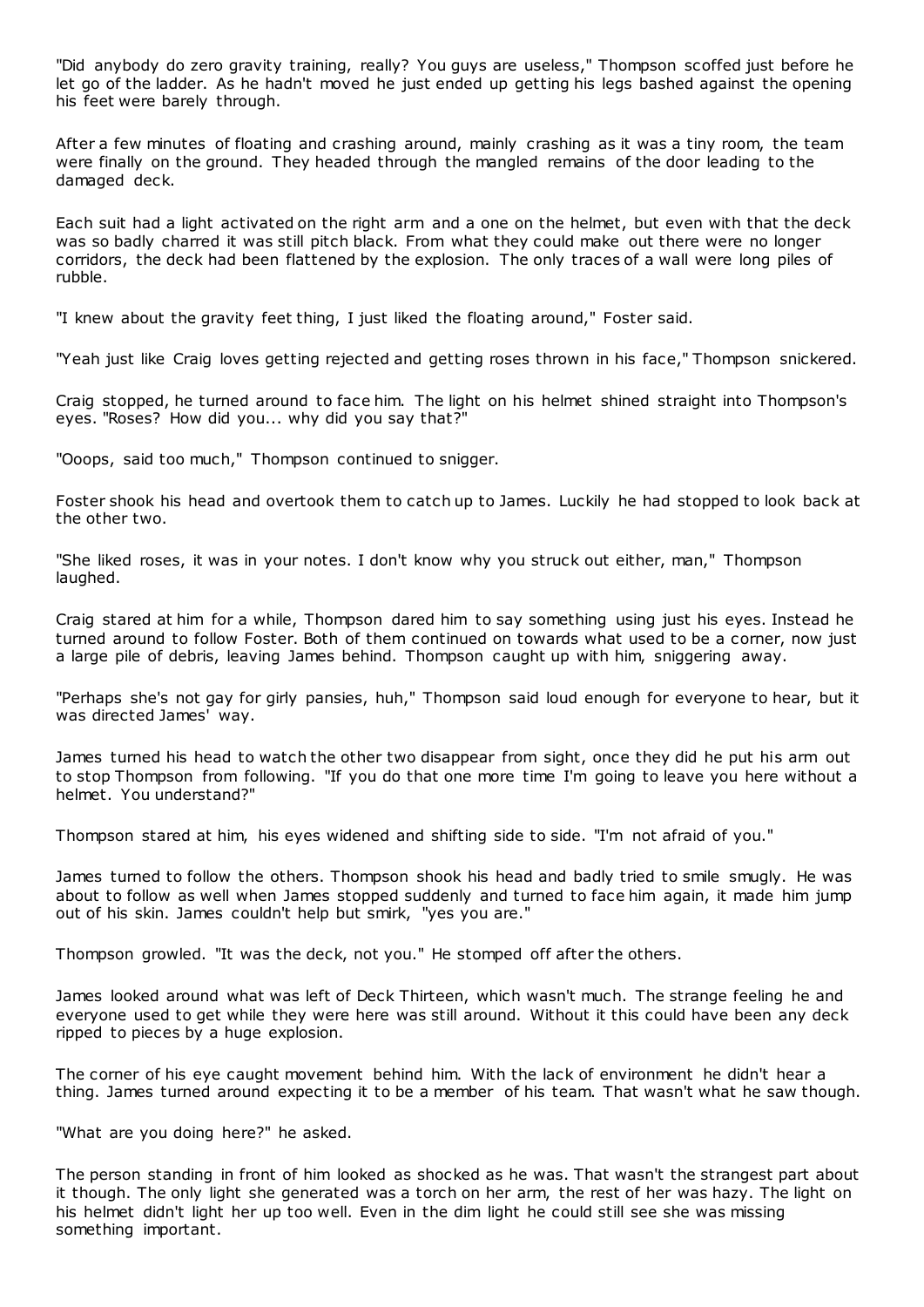"I was about to ask you the same thing," she managed to say without it.

She shouldn't be able to breathe let alone talk. Also he wouldn't be able to hear her if she could. How was this woman standing in front of him without an environmental suit? Why was she there?

Before he could ask her she ran passed him. He quickly turned to follow but she had already disappeared into the darkness.

"I'm sure that counts as strange," he commented.

## **The Counselling Office:**

"So," Andy began whilst clasping his hands on his desk. "How's your temper been?"

Jessie shrugged and faked a smile. "Fine."

*"Listen you big crappy head, you keep your fricking hands off me before I tear them off!"*

*Craig whimpered and he ran away. James meanwhile smirked. "Big crappy head? How old are you again?"*

*Jessie scowled at him, "don't think you're immune. Any age jokes and I'll pull your pretty boy blond hair out."*

*James actually looked a little shocked, his eyes were very wide. "Okeydokey." He quickly hurried off.*

"Fine?" Andy smiled.

Jessie's eyes narrowed, "yes, fine!"

"So, what was with the original Season One threats?" Andy asked.

"How did you..." Jessie stuttered. She quickly grew angry again, "only one was one, the other was all new."

*Craig was busy trying to flirt with a woman who was not listening at Opps. James and Jessie were left to babysit Janeway's baby instead of him. She lay sleeping in her mobile crib on top of the engineering station. Jessie was sitting there, drumming her fingers on the console. James stood opposite her with a laptop in his arm.*

*"Ok C5," he said.*

*Jessie's eyebrows both twitched. "Um... miss."*

*James stared at her suspiciously, "really? Then how come that ship I've already hit three times hasn't sank yet, and has misses surrounding it?"*

*"It... moved," Jessie said as she literally shook with rage.*

*"Really?" James asked as he turned the laptop around to show her. The next thing he knew his eye hurt and the laptop was lying on the floor.*

"Mmm hmm, is that another altered scene from Once Upon A Time?" Andy asked.

Jessie saw that as an opportunity, "yes, so it didn't happen."

"So I assume teaching Kiara to play the game didn't either," Andy said.

"No, that's ridiculous. She's like seven months old," Jessie muttered.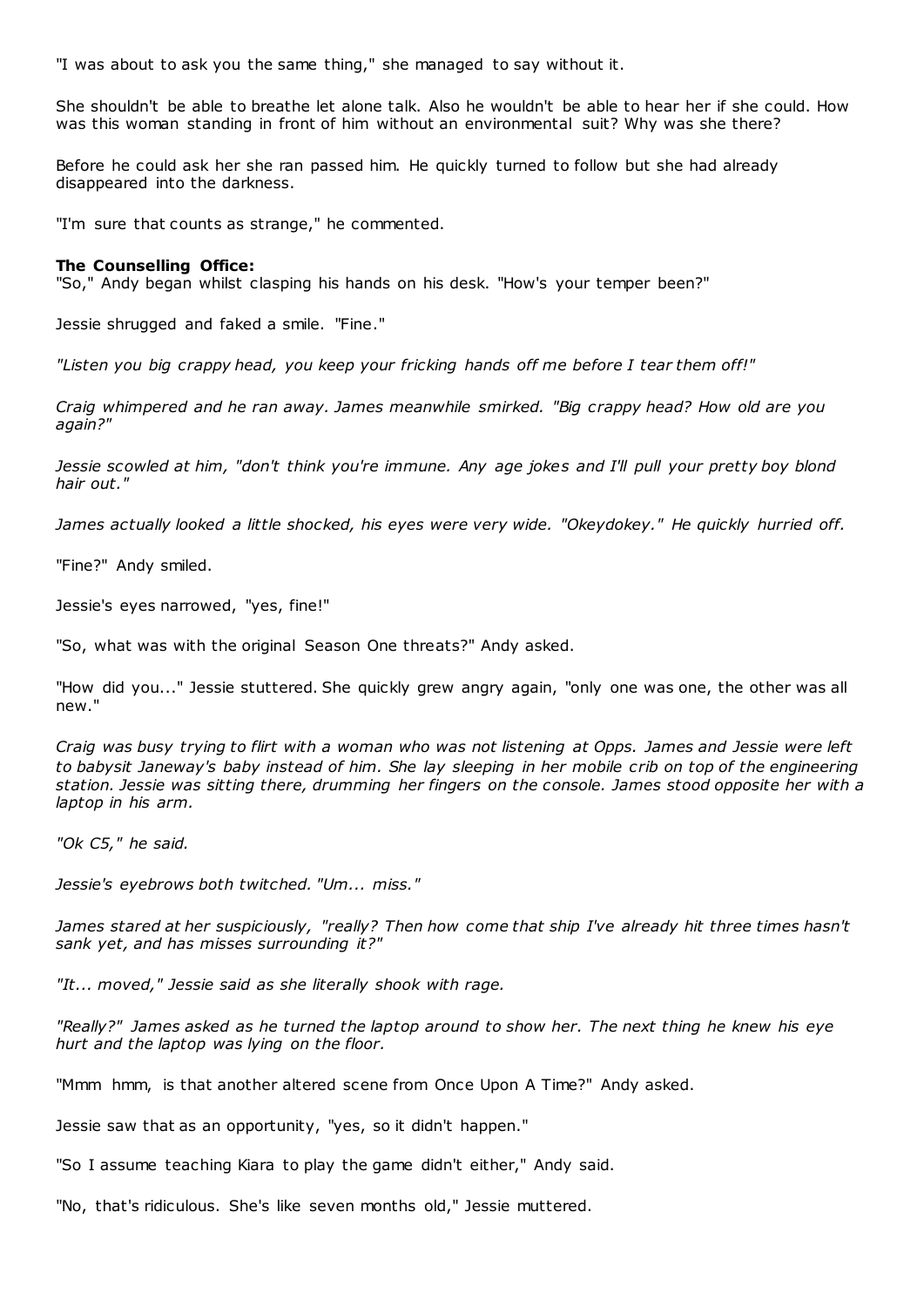Andy nodded, "yes, yes it was. It seems like your rage has gotten worse since we've started..." Jessie's face lit up. "That just means we're getting somewhere, not that we should stop."

"Er, that makes no bloody sense," Jessie grumbled.

"Yes it does. Your rage has become more focused as it has increased. Obviously our sessions have brought us to the real thing that is making you angry," Andy said.

Jessie used the stare she would use if someone told her, her clothes didn't match. "It's like you're speaking another language, and no I don't mean *American.*"

"Think about it. I've been trying for weeks to get to the bottom of the issue. Each time you've come here you've had flashbacks to some temper issues," Andy said. Jessie's head shook quickly, Andy already knew by now that he was risking getting a beating if she kept that up. "Think about it. In every flashback, is there a common target, a person you always lose your temper with?"

Jessie groaned in disgust, "if I think about that, will you stop suddenly knowing what happens in my flashbacks? Some consistency would be nice."

"I wouldn't have to if you told me," Andy argued. A growl from her made him regret that quickly. "Fine, lets just pretend that you've told me what happens in them."

"Fine!" Jessie snapped. She cast her mind back to the last few incidents, her face started to pale slightly as she did. "Oh."

"Well?" Andy said softly.

Jessie looked a little guilty, "my god. I didn't even realise I was doing it." Andy nodded in understanding. "You were right. For the slightest thing I've lost my temper with him. Why?"

"That's what we're here to find out," Andy smiled. "Now we're getting somewhere."

"But I'm not even mad at him," Jessie argued.

Andrew shrugged, "obviously you are, even just subconsciously. Once we get to the source of that, we can start on the recovery. Now as I didn't see the flashbacks, who are you taking your rage out on?"

#### **Deck Five:**

James had been waiting for about ten minutes now. He knew Kathryn was in Sickbay as well and he really didn't want to go in there while she was. He could hear her singing from outside anyway.

"Captain please! Those are not for juggling," the Doctor's voice yelled over the noise.

The singing seemed to get louder. James' eyes widened and he quic kly backed away from the door. It was too late as it opened whilst he was on the second step. Luckily for him Kathryn skipped out of the doors, aiming for the opposite direction he was in.

Once she was definitely gone and out of earshot he walked into Sickbay. Inside the Doctor was trying to calm himself down so he could address his current patient. The patient appeared to be a nervous looking Seven of Nine.

"I don't believe that is what this is, Doctor. I feel like I'm being lead somewhere, driven somehow, " she explained.

The Doctor knelt down to pick up some discarded hyposprays, tutting to himself. "Don't worry about that. Everyone who has been in a room with Captain Janeway today will be feeling like that. Driven mad naturally."

"That's not what I mean," Seven said.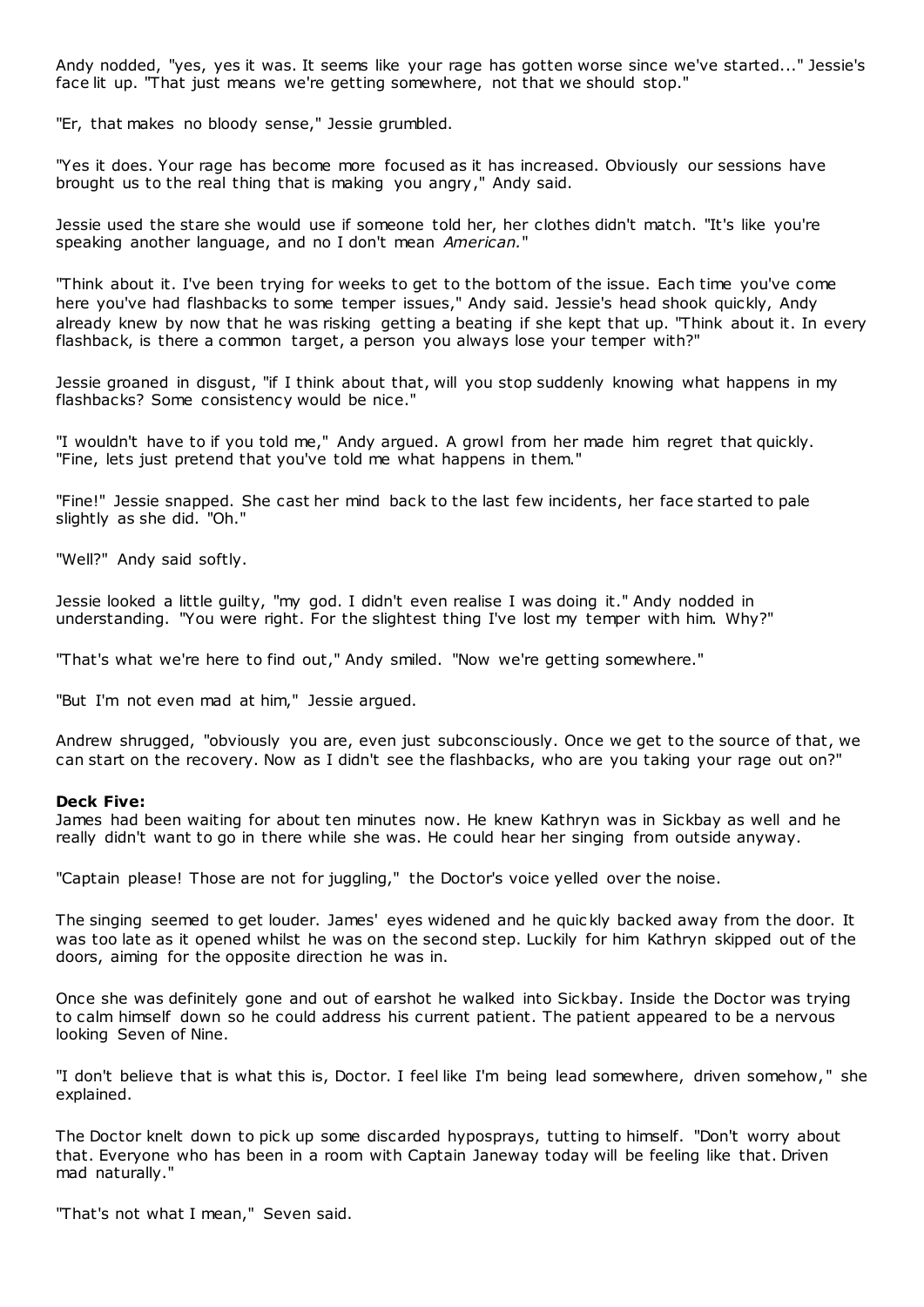"After a good meal you'll feel a lot better, just avoid Neelix and you'll survive the day," the Doctor smiled. He turned towards James. "State the nature of the medical emergency."

"No emergency, I just wanted to talk to Seven," he answered.

"Ah good, I've still got a mutated coffee supply to tame," the Doctor sighed in relief. He headed for the lab beside his office.

Seven's eyebrow raised as she took a step forward to approach James. "What can I do for you, Ensign?"

"You could answer some questions I have," James replied.

Seven nodded, "I have some of my own..."

"I'll think about it, I asked first," James quickly butt in. "What were you doing on Deck Thirteen?"

"I have never been on Deck Thirteen," Seven answered. As usual her eyes were wide and her face was mostly blank, so he couldn't tell if she was lying or not.

"I saw you there," James said.

Seven's eyebrow twitched up again, "you are mistaken."

"All right. Could you go there without an environmental suit, what with you being Borg and all?" James questioned.

"No," Seven answered plainly. "I have no reason to go there."

"No of course not," James groaned and rolled his eyes.

Seven studied him carefully, though her eyes still seemed bugged out to him. "You believe I am a threat, don't you?"

"No, not at all," James lied to her. His eyes narrowing slightly gave him away though. "Just keep away from that deck. It's dangerous."

The door behind him opened up. Before he could turn around to see who it was somebody grabbed a hold of him from behind and squeezed him tightly. James almost did what he would normally do if someone attacked from behind, but the person wreaked of coffee so he knew who it was.

"My baby," Kathryn cooed into his shoulder.

James wasn't sure whether to laugh or be creeped out. "Um, your baby's in the Ready Room."

Kathryn pulled away and gasped. "Oh yeah!" She turned and ran back out.

Seven's eyebrow seemed to be in her hair. "She did that to me before."

"And me," the Doctor's voice said from his lab.

"Wow. That *hangover's* going to be a bitch," James commented.

Seven frowned, as usual she didn't understand what he was saying. "Hangover? I thought she just had too much coffee."

James laughed as he turned to leave, "sorry, I spoilt the surprise."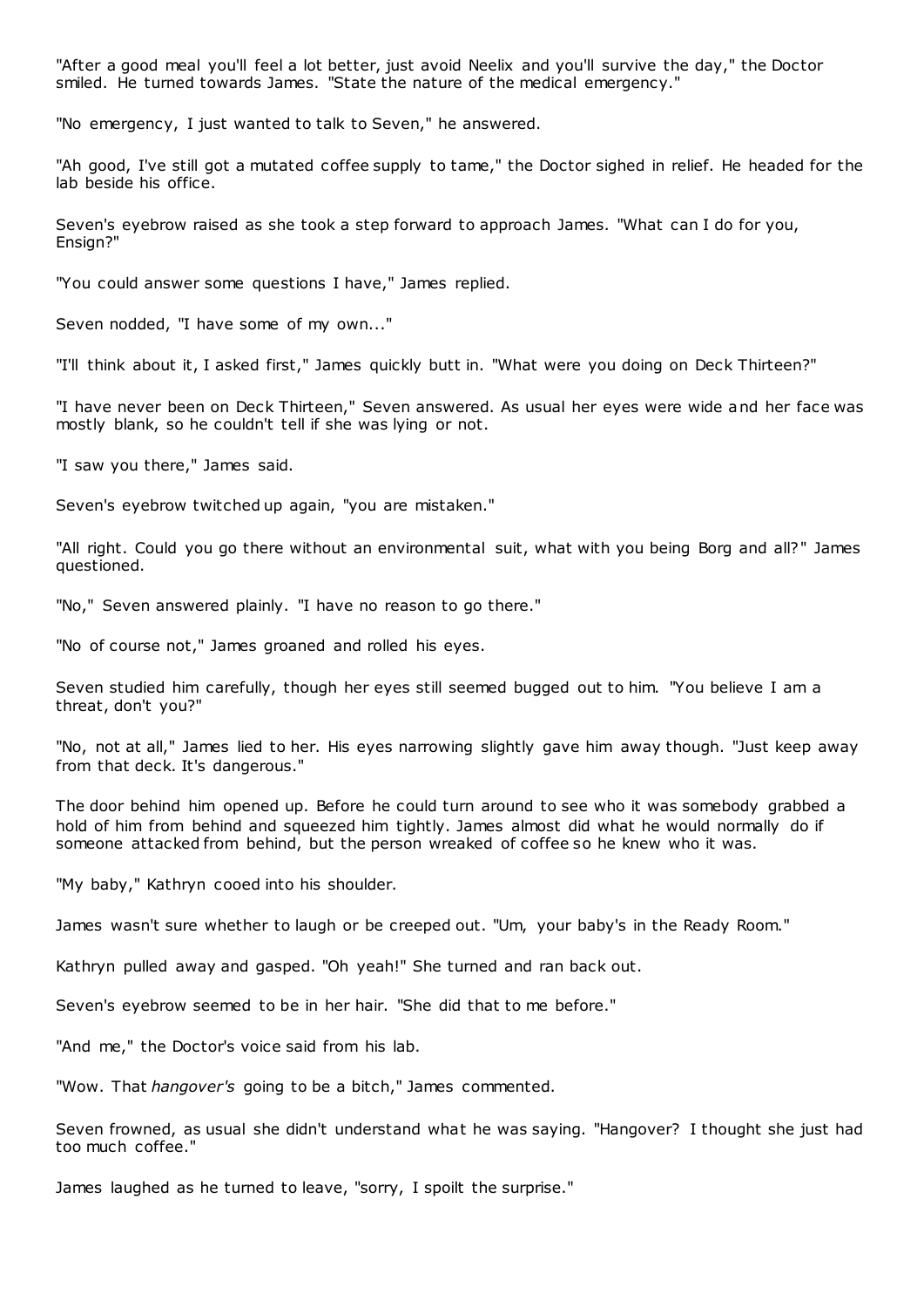"I don't understand him, at all," Seven said as the Doctor walked into his office. "I seem to have that trouble with everyone."

The Doctor chuckled, "you will once you get used to us. What did he say that has you flummoxed?"

"A number of things, one about the Captain's hangover," Seven replied.

"Ah, well unfortunately you'll see soon enough," the Doctor nodded. "I'd give her another hour at best."

#### **Twenty minutes later...**

Harry looked a little worried, the red alert signal wasn't helping either. "Well, Seven of Nine snapped, she's stolen a shuttle."

"That little snot nosed punk, she's in need of a bloody good spank," Kathryn hissed.

Tom snickered quietly to himself, "kinky."

Kathryn grabbed a hold of his ear and started to pull. "Arm the photon torpedoes..."

"That's a little extreme, don't you think?" Chakotay stuttered.

"Chakotay here," Kathryn said, gesturing her spare hand towards her. He shook his head. "Do it or I'll come over there and pull something else!" Chakotay was by her side in a shot, of course his ear was grabbed as well.

"She's setting a course for Bolmar space," Tuvok reported.

Kathryn growled, "am I talking to myself? Arm the fuc ..."

"She's gone," Harry squeaked.

Kathryn glared directly ahead of her like she was aiming it for Seven. Her arms were outstretched, still attached to Chakotay and Tom's ears. Everyone was fearing the worst as steam began to rise from her. One crewmember even fainted from the stress of it, another two ran out.

When Kathryn let go of her victims and turned around she had a big smile on her face instead. "Finally!" She marched off towards her Ready Room, her hand reached inside her uniform jacket and she started to tug on something. "I can finally stop stuffing... it itches like hell."

Eyes were insanely wide across the whole bridge. Nobody dared to snigger. Of course there was always one who dared to do anything. "Why would she need to do that, she's just had a bab..." Tom said.

"Shut up Tom," Chakotay snapped.

Tom nodded, "shutting up."

Jessie shook her head, "so pigs can fly."

Tuvok stepped out from behind his station. "I'll go and get her back."

"Really? Once the replicators came back I was wondering what was making her so irritable," Chakotay said. "Perhaps we've found out the reason."

"Itchy bra?" Tom suggested seriously.

Chakotay slowly turned his head to glare at the helmsman. He quickly pretended to zip his mouth shut.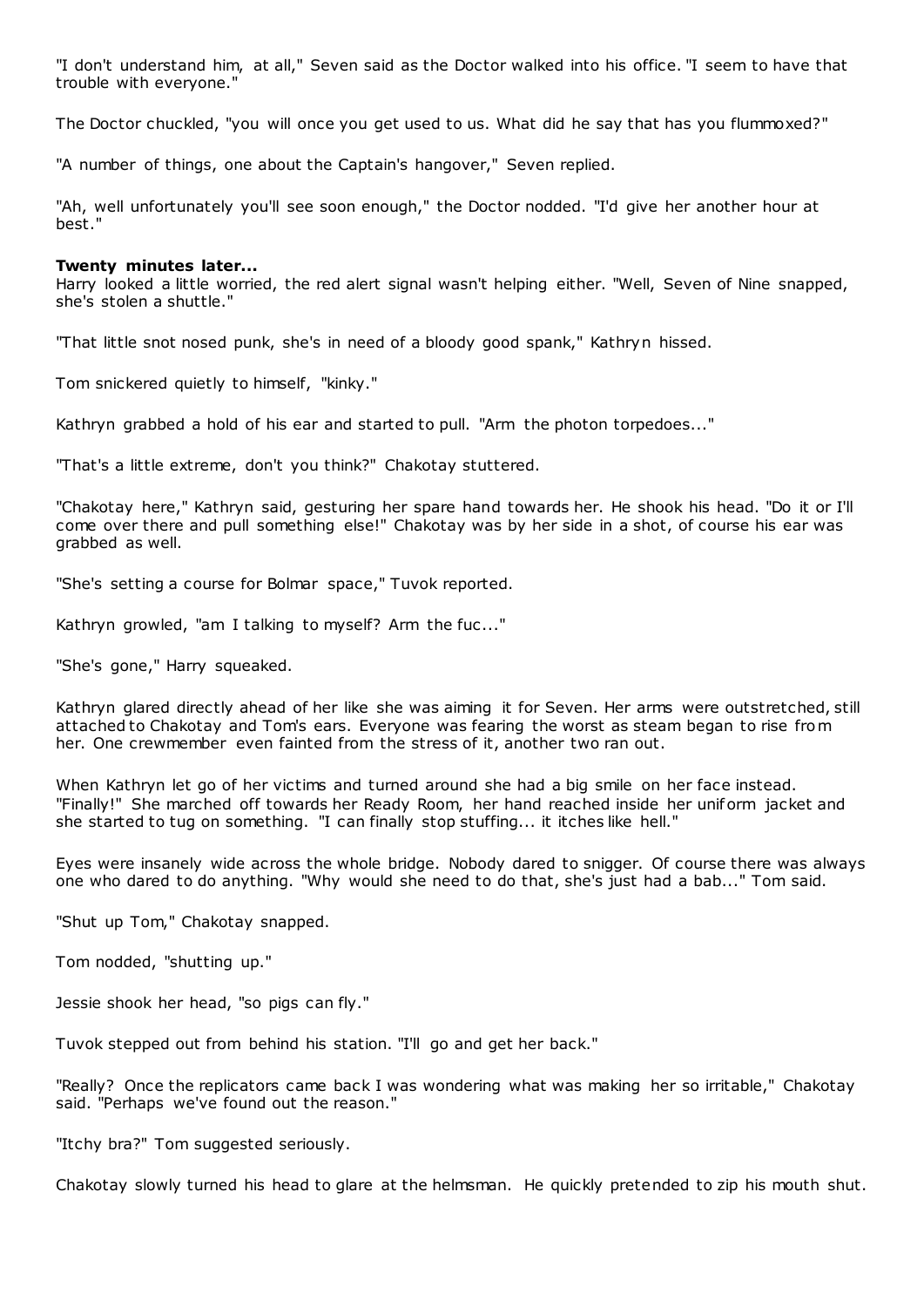## **The Mess Hall:**

As usual there was a terrible smell wafting around the room, naturally originating from Neelix's kitchen. Whatever it was smelled like it was burning. Nobody had dared to approach it as usual and had chosen the replicators instead. There were a couple of people gossiping about somebody decking Neelix after he tried to feed them. Though it wouldn't be the first time so the gossip didn't spread any further.

Craig had a table to himself near the window. There were only a few potatoes left on his plate which he was poking at with his fork. He didn't notice somebody approach until they stood directly in front of him, casting a shadow over his table.

"You're alone?" Thompson muttered.

Craig looked around his table then back at him. "No."

Thompson sat down opposite him. "Did you learn the sarcasm from daddy?"

"What?" Craig said.

"Oh sorry, mummy?" Thompson scoffed. Craig shook his head with a confused look on his face. "Yeah real smooth to go tattle on me to your mummy. It's bad enough that he/she follows you around to make sure I don't pick on his precious snowflake. Now this?"

"Who are you talking about? And now what?" Craig questioned.

"Obviously your older, more annoying twin," Thompson muttered in response. He still got a blank stare. "Right, you're not a real blond so that's not fair. You know who I'm talking about anyway. You must know what he did."

"No," Craig sighed as his attention went back to his food.

"Well after our little argument, you ran to him crying. He decided to retaliate by locking me on Thirteen for two hours," Thompson huffed. Craig tried not to burst out laughing but Thompson's angry face was too much for him to handle, a small snigger managed to escape. "I had two hours and fifteen minutes of oxygen. The loon could have killed me. All cos of a tiny argument."

"I didn't tell on you to anyone," Craig groaned. "Besides I don't argue with you, I try to ignore you. You're just a bully."

Thompson looked a little shocked, "I'm the bully? Do you remember the put up a forcefield to block my escape from Thirteen?"

"Like I'd forget," Craig shook his head. "Since it was when we were leaving, I assume the *argument* was when you said I'd date my mother if it was legal, and I told you where to go."

Thompson chuckled to himself, "you would and all."

Craig put that comment in the back of his mind for the moment. "If you're talking about James cos Foster isn't like that, then I didn't say a thing to him. He was there."

"Look let's just put it this way. Me and you have this to and fro, man to man stuff going on. He doesn't get it as he's a big girl with temper problems," Thompson said just as Jessie was about to walk past. "Like Jessie, you know." He didn't see her at all, all he felt was a fist slam into his jaw.

"I don't always hit the same person," she muttered to herself as she found a table of her own.

Craig laughed quietly until Thompson mostly recovered. "It's what guys do. We give each other a hard time, take the piss out of each other. We don't get our boyfriends to dunk the other's head in a hot soup, or trap him in a death trap deck until he starts to hallucinate from very little oxygen."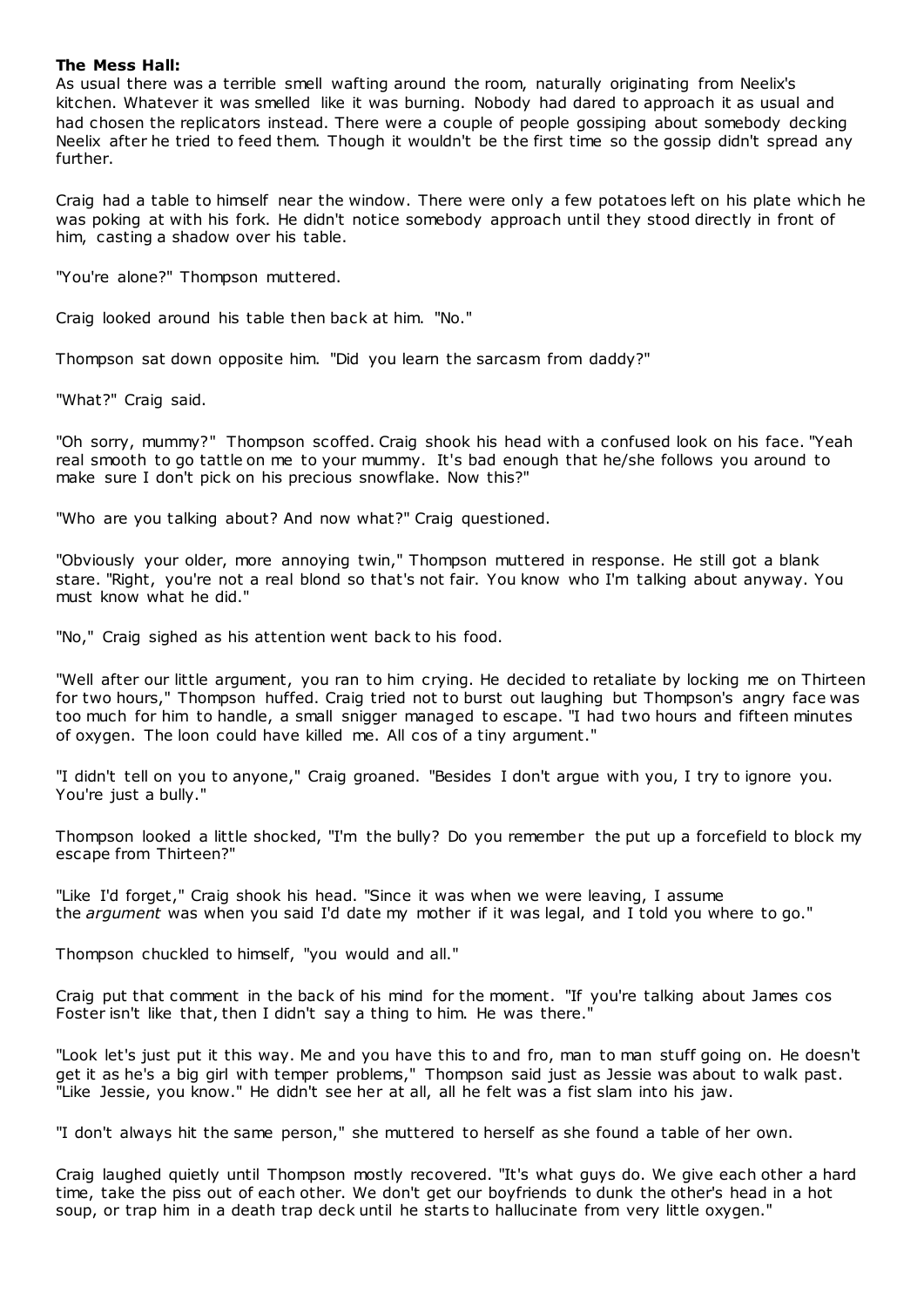"You take the piss out of me and get me into trouble. I don't do anything to you," Craig snapped.

Thompson's eyes rolled when James entered the room. He seemed to be heading their way. "Speak of the literal devil." James was just about to go past, towards Jessie's table when Thompson held his arm out. He didn't stop. "Ow, son of a..." Thompson cried as his arm was knocked too far back. He quickly pulled it back to him.

"Obviously James gives you a hard time, you give me a hard time. You say that's normal between guys. So what are you whining about?" Craig asked.

Thompson stared at him blankly as he tried to think of an answer. An obvious one popped into his head. "Two hours!"

James groaned as he sat down at his table. "It was only ten minutes."

"Liar," Thompson grumbled.

James shook his head, "one day he's gonna get hit again."

"Hmm," Jessie sighed as she wasn't really listening.

James looked down at the table as he leaned on it. "I'm sorry."

Jessie looked up in surprise, "what?"

"I've been a *little* snarky with everyone lately," James replied. Jessie's surprised face turned to a raised eyebrow *you don't say* one. "Well more so than usual. I think I've done that to you too many times so..."

"No, it's not you," Jessie sighed. "The worst thing you said to me was the comment about what I called Craig. I would have made fun of me for that."

"Hmm, well I feel like you're angry at me. Knowing what I'm like, I assumed it was something I've done," James said.

"I've been short with everyone. The fact that I've lost my temper so much with you bothers me a lot," Jessie said, ending on a sigh. "Remember when you said you were going to quit Security to keep you out of trouble, and try to stop doing things like that?" She pointed at Craig and Thompson. "You know?"

James smiled bitterly, "that lasted long didn't it? But I thought you said it wasn't me."

"Don't get me wrong, you have gotten more snarky lately, but I'm glad you didn't change anything else," Jessie said quietly. "I guess I'm just mad cos I thought changing yourself so drastically was a good idea." She looked down at the table. "Some friend I am."

James frowned sadly, he wasn't quite sure what to say to her or where this came from. He reached out to put a hand over one of hers. "You only thought quitting Security was a good idea, and it was. Look what I have to put up with?" He used his other hand to point towards Thompson who was making kissing gestures with his hands, Jessie looked over and couldn't help but laugh a little at it. Thompson quickly noticed they were looking and stopped.

"Maybe," she smiled.

"Maybe? I'm sure that's all I threatened to do anyway," James smiled back. In the corner of his eye he noticed Thompson doing the hands gesture again. "Speaking of threatening."

"Are you related to Tom, cos both of you whine when people don't put up with your crap," Craig asked while shaking his head.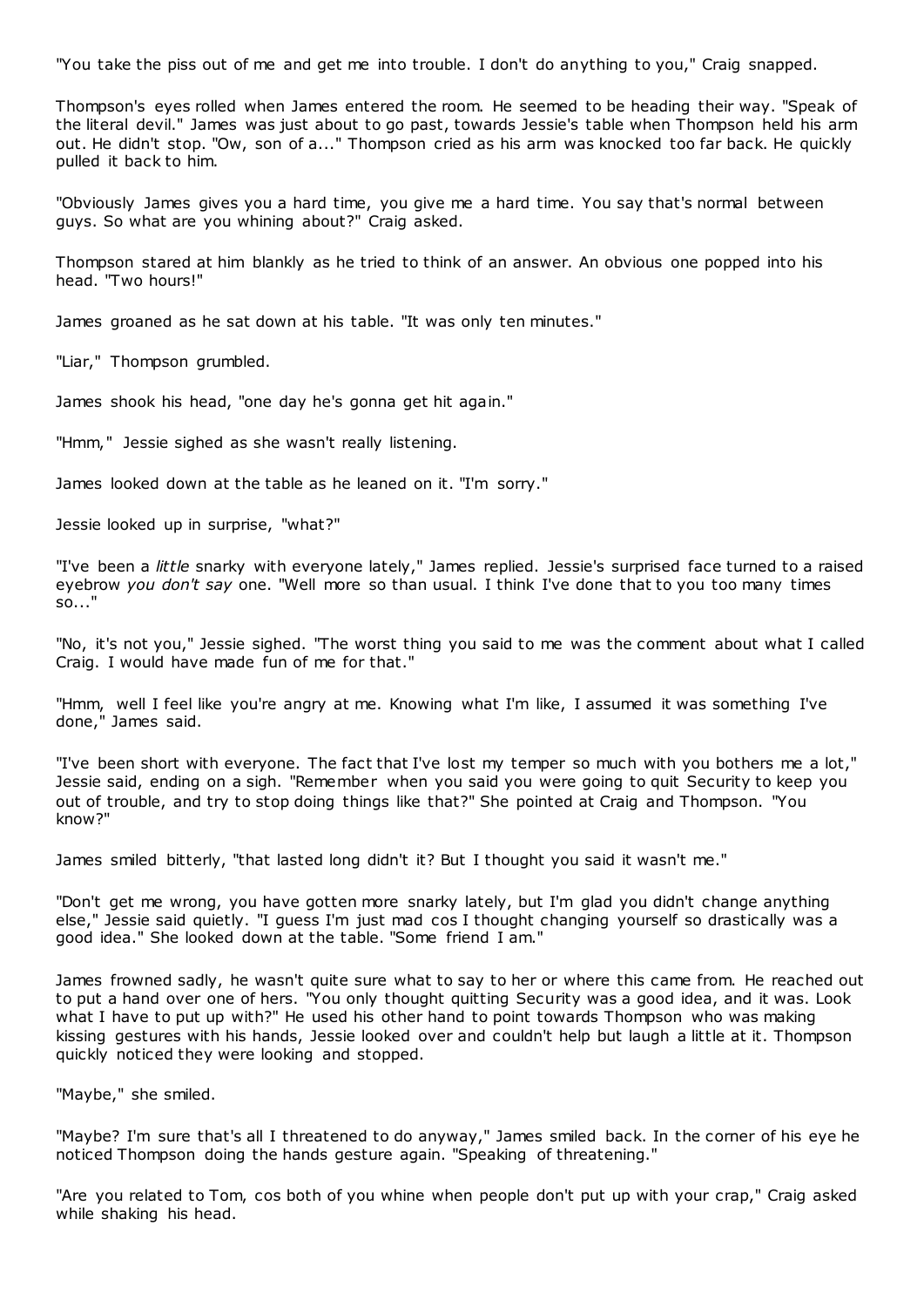Thompson stopped what he was doing and stared at the other man in horror. "Hardly! You're just jealous that your boyfriend is hanging out with someone else."

"Okay, he's my daddy, my mummy, my twin brother and now my boyfriend. Make your mind up sometime," Craig said. He climbed to his feet.

Thompson sat back in his chair, smiling in triumph. "Well I did say you wanted to date your mum."

Craig felt his jaw and fists clenching, but instead of kicking the annoying man in front of him he walked away instead. He headed straight towards James and Jessie's table, they both looked up at him as he stopped beside it.

"You don't have to stick up for me, I can take care of myself," he said.

James glanced towards Jessie then back at Craig, a confused expression was planted on his face. "I'm not."

"Yes, you are. Because of it he thinks I'm running to you for help. It'll only make him worse," Craig said.

Jessie nodded, James saw that in the corner of his eye and he turned his head back to look at her. She stopped nodding and smiled instead. "So I'm supposed to just stand there and glare whenever he..." he said. Jessie lightly nodded. "But this is me, that's what I do. I don't like doing nothing."

"Yeah well, mostly ignoring him is what I do," Craig said.

"If that's what you want, fine. I just don't know how you ignore him stealing your padd and altering it," James said, shrugging.

Craig managed a smile, he turned to walk away. "Thanks," he said with a smile.

Once he had walked away James turned back to Jessie, his face managed to look even more confused. "Help me out here, since you didn't like me sticking up for you either. You're mad when I help, but you claim to be grateful for it. I can't win, can I?"

Jessie giggled, "no you can't."

James sighed, "so what am I supposed to do then?"

"Be yourself," Jessie smiled.

James still looked confused. "So I have to stop sticking up for people like Craig, but still do what I usually do? That's a tricky one."

"I'm sure you'll figure something out," Jessie said.

#### **The Bridge:**

Kathryn stepped out of the turbolift while wiping her hands. "Okay, that's the Borg Doll back in her box, now we can continue on our way home. Tom, go the shorter long way."

Tom nodded, "going around Bolmar space."

Chakotay watched Kathryn return to her seat. "Tuvok says she was reacting to a homing beacon left behind by the ship she was assimilated on."

"Yes, so?" Kathryn groaned.

"So when you say Seven's back in her box, what do you mean by that?" Chakotay asked.

Kathryn smiled deviously, "I mean how I said it."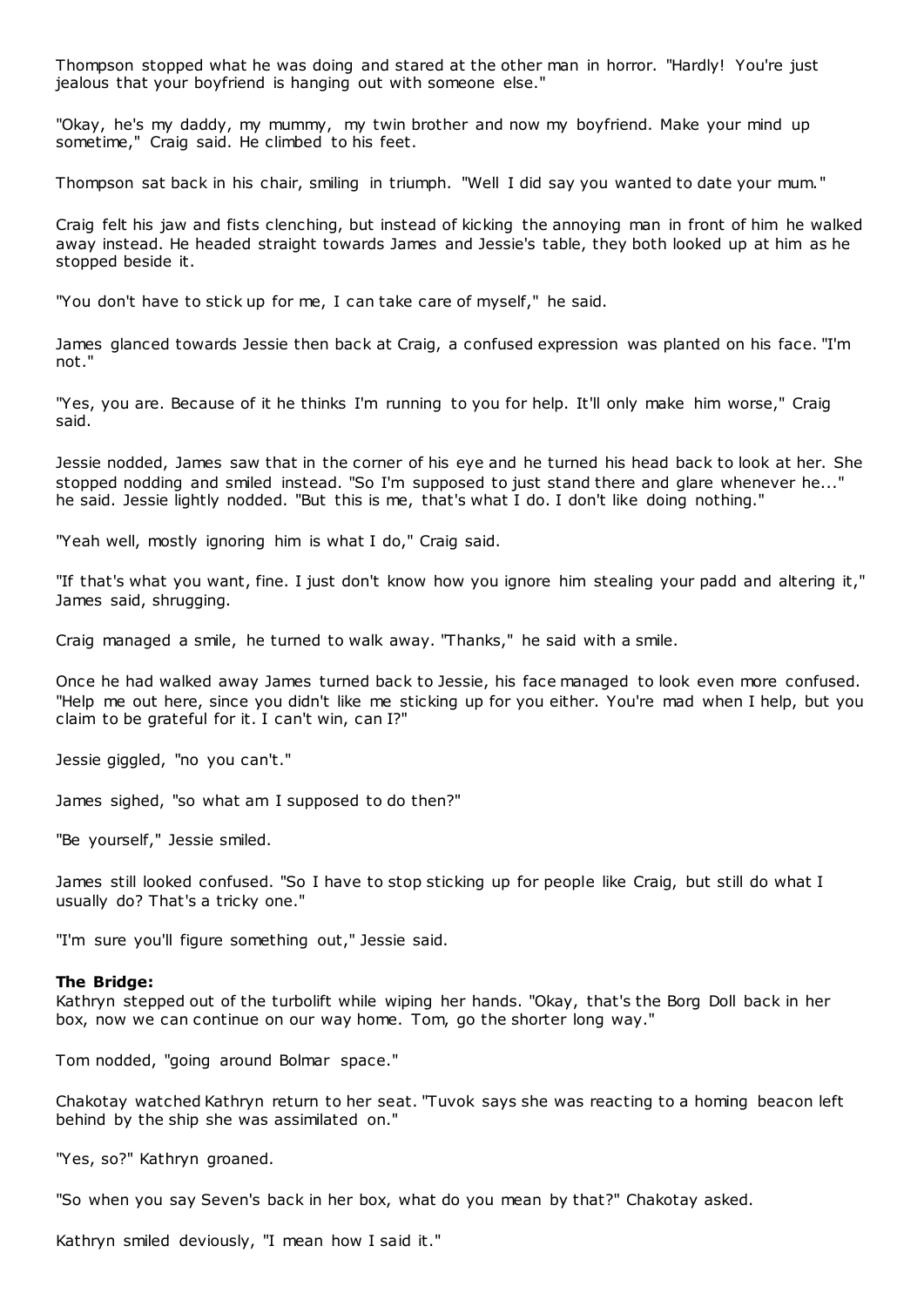Chakotay's eyes widened as an image popped into his head.

*"There, all done," Kathryn cackled as she finished tying up the last chain. She turned back to her handiwork which was Seven with her hands and legs chained up to her alcove.*

*"Captain this is not necessary," Seven said.*

*"Don't worry. I'm only going to keep you here until after that stupid weapon specialist episode. You're definitely staying here for the Hirogen, 8472 one," Kathryn said. She placed two bowls next to the alcove, only just in arms reach. One of them had water in, the other just biscuits. "See you in a few months."*

*"But the Prey episode should be right after Hunters, which was two episodes ago," Seven protested. "How is that a few months?" She frowned, "we've already passed those two anyway. The last one was Unforgettable, which is odd because The Raven and Day Of Honour are before Year of Hell, let alone Hunters."*

*"Silly Seven, Fifth Voyager's never been in the right order. Why would it change now? Happy standing!" Kathryn cackled.*

"Oh god, you didn't tie her up to her alcove did you? She wasn't herself when she escaped," Chakotay stammered.

Kathryn stared at him in disgust, "you've got a filthy mind, Chakotay." She climbed to her feet, her disgusted face turned into a glare. "Really, what's wrong with you?" Chakotay glanced down in shame. While he wasn't looking she backed off towards the turbolift. "It's like you don't know me at all." She accidentally backed into the railing. "Shame, shame!" He looked up as he heard the railing bump, but he only just caught her run into the turbolift.

"That was an accurate flashback, not my imagination, wasn't it?" he muttered. Everyone nodded. "Seven's going to need counselling next."

"Indeed," Tuvok agreed.

## **Another Two Weeks later...**

Chakotay glanced around, "oh it's not over."

Kathryn scowled at him from her seat, "fourth wall Chakotay. Stop mentioning it or I'll make you kiss it."

The alien woman on the viewscreen looked a little concerned to say the least. "I'm sorry, we cannot help you."

"Don't mind the Commander, we've had an... interesting number of months and it's taking its toll," Kathryn said.

"It's not that. I'm afraid we're not allowing visitors at the moment. We're in the middle of a thought epidemic at the moment," the alien woman said. As she expected everyone were staring at her with confused looks on their faces. "As telepaths we've restricted unclean thoughts to avoid situations such as this. However our last Human visitor was less than tidy."

"Oh it's this one. Tell B'Elanna she's not allowed out of Engineering," Kathryn groaned. Chakotay stared at her with a raised eyebrow. "Don't say it."

"I'm sorry Captain, but there's nothing we can do. It's a disaster down here," the alien woman said.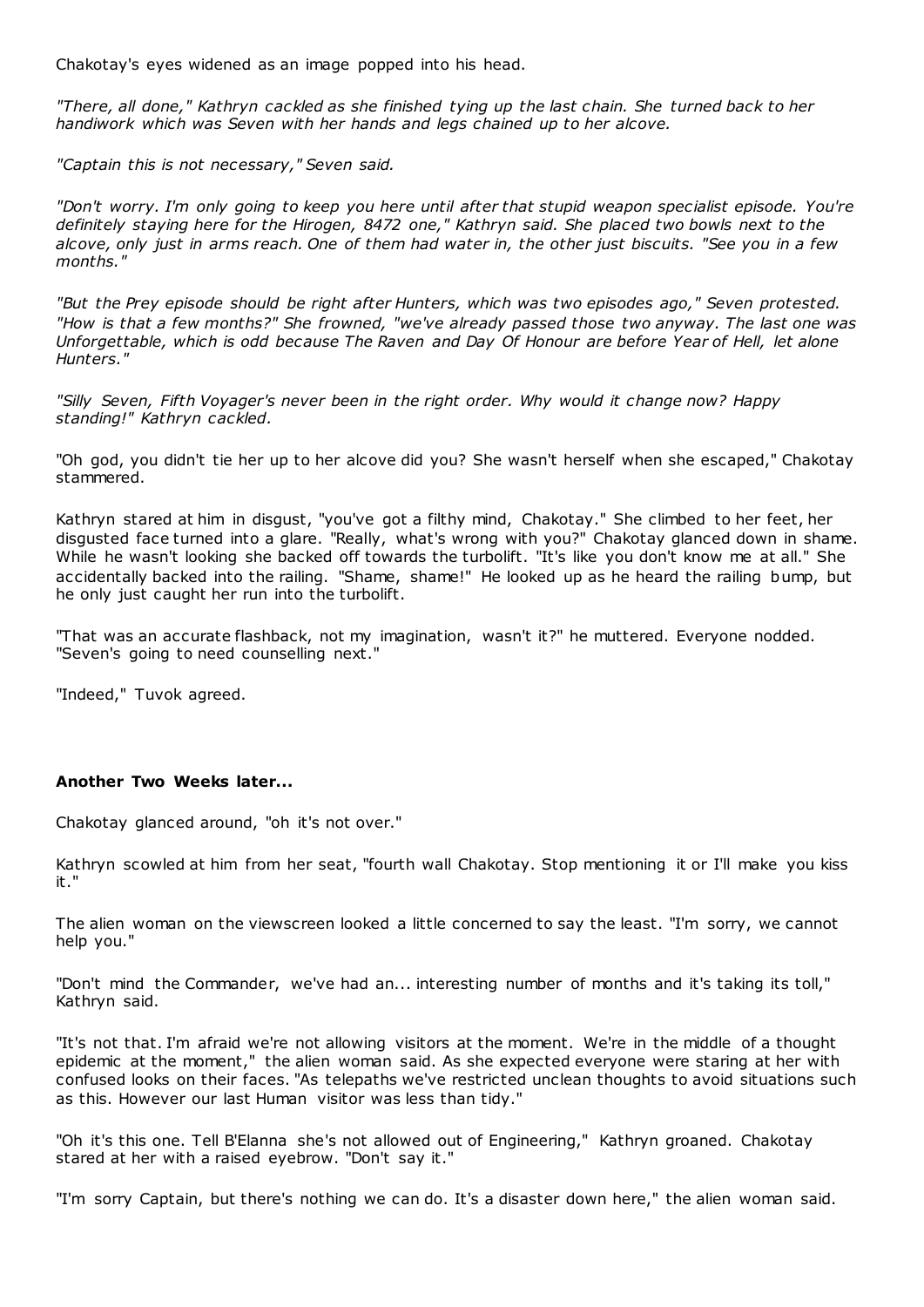"Wait, did you say Human?" Tom questioned. Everyone stared at him in surprise, he seemed to sense it and glanced back at everyone. "What, I notice things. Don't look so shocked."

"I did," the alien woman said. "He arrived in another vessel, very similar to yours. Ever since there's been nothing but turmoil amongst our citizens."

"Another Federation starship, here? Maybe Starfleet are..." Harry said in a giddy voice. An airborne flask lid shut him up.

Kathryn sipped on her coffee while Harry rubbed his sore face. Once she was done she spoke up, "if he is one of our own, maybe we can take him from you."

"No. We need the image the suspect has spread to the public and then it has to be purified. It's the only way to treat everyone," the woman said.

"We can wait. It's quite strange that a Human is here and we should investigate that," Chakotay said.

Kathryn groaned into her hand, "she looks Human, she's probably just getting mixed up. I mean all of these aliens look the same, I can barely tell the difference."

"No, he's definitely Human," the woman said. "I already said the ship looked like yours."

Harry was starting to get a little excited again, this time the whole flask flew into his face before he could say anything.

"Strange, where is the ship?" Chakotay asked with a smirk.

"It left without him, and fast too. It was a little strange," the alien woman answered. "When we're done with him, I'll send you him." The viewscreen switched back to a planet view.

Chakotay leaned closer to Kathryn, "are you thinking what I'm thinking?"

Kathryn smiled sneakily as she leaned on her armrest as well. "Dump Tom on the surface and *run* like hell."

Chakotay just blinked a few times. "No, but tempting."

Kathryn rolled her eyes as she rested her back into her chair again. "Then I find my interest has faded."

"I was thinking that a member of our crew disappeared a few months back, perhaps that would explain the Human on the planet," Chakotay said.

Kathryn nodded, a thoughtful look appeared on her face. "Hmm yes, I see what you mean. Yes, we should definitely retrieve that person then. I'm sure that person will be in big trouble when they return, maybe."

"You don't know who I'm talking about, do you?" Chakotay muttered.

Kathryn gasped, "of course I do! That telepath asshole who murdered some guy. He used to like to plant stuff. I haven't seen him around in a while."

"Now you remember who Suder was?" Chakotay groaned into his hand. "He's been dead for a year and was also not a Human."

"Oh well excuse me Commander *doesn't tell me these things*," Kathryn spat. "I was really thinking it was that Jetal girl, lazy cow hasn't been to duty in months."

"Probably cos she's dead," Chakotay muttered. "And a woman, so can't be who they were talking about."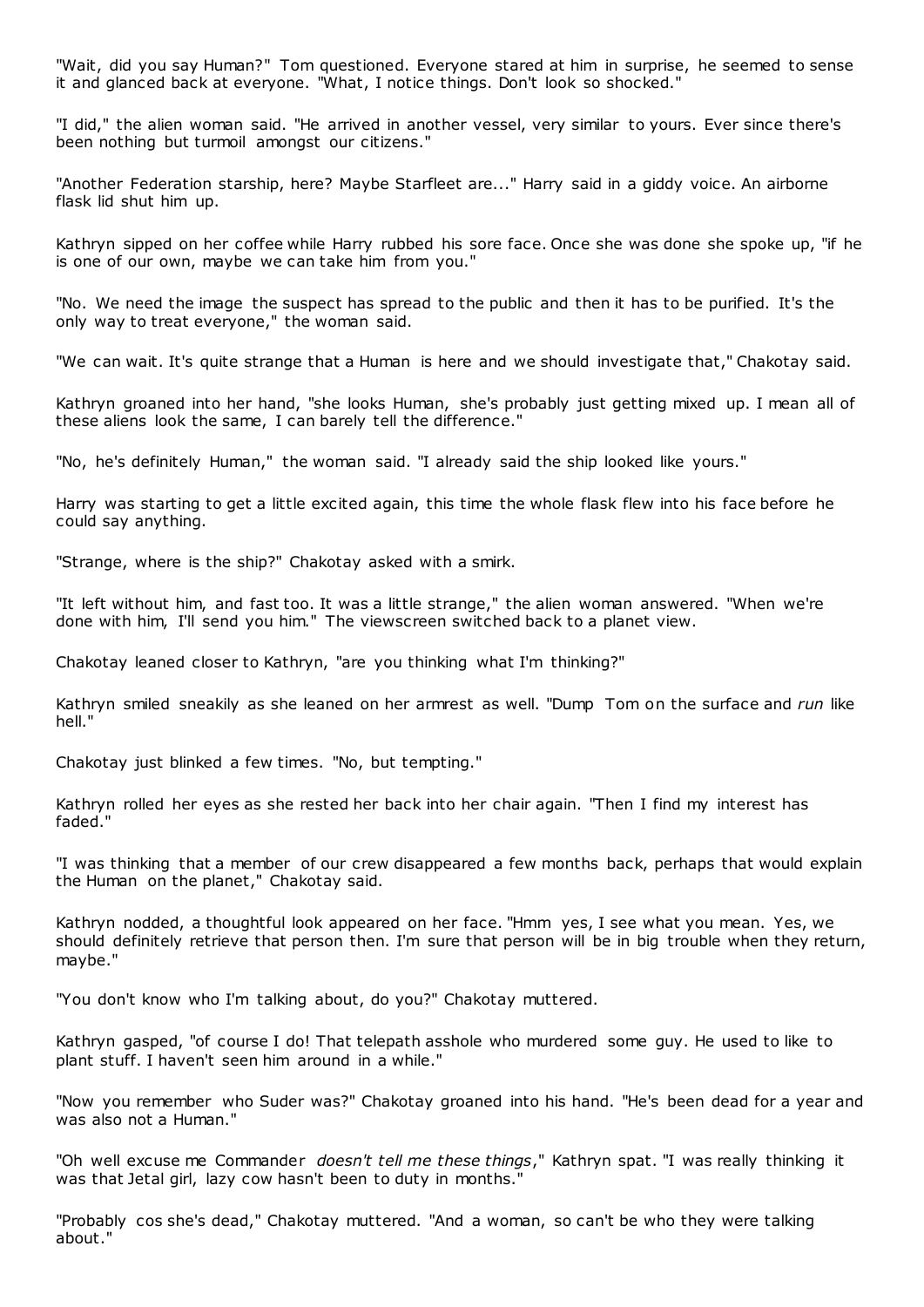Kathryn's eyes lit up, she slapped the armrest. "That stupid Marquis guy who tried to tell me to give the Kazon hugs and kisses, so they'd leave us alone. Hoggy or something."

"Hogan," Chakotay gave up. "Also dead."

"Oh bummer, do we have anyone left?" Kathryn asked, pouting her lips.

"Forget it okay!" Chakotay snapped.

Kathryn's eyes rolled, "ooh, someone's being snippy. Anger management time for you."

"Um Captain, there's a group of ships heading our way," Jessie reported from Tactical.

Kathryn's eyes suddenly widened, she leaned closer to a seething Chakotay. "Tuvok's gone back into puberty, that squeaky voice!"

"My voice is not squeaky," Jessie growled.

Chakotay lost the will to live a few wrong crewmembers ago, so he wasn't really in the mood to hold back. "That's not Tuvok, it's Jessie, and for god's sake learn to stop guzzling the coffee when you can no longer count how many you've had on two hands!"

"I'll make you an appointment, cutey," Kathryn whispered. She rushed off towards the turbolift.

Both Opps and Tactical started beeping madly, however Harry was too busy being unconscious to do anything about his station. "I have no idea how but the aliens are transporting things through our shields," Jessie said.

"Why not, sometimes we do," Chakotay said. "What are they taking?"

Jessie looked a little confused, "first place they took something from was the Cargo Bay. I doubt they got Seven, she's still there. I dunno what they've took."

*"Neelix to Bridge. Some monster has stolen food and..."* Everyone heard a transporter shimmer. *"Oh never mind."*

Jessie tried not to laugh, "they beamed whatever they took back and now they're off."

"Neelix what did they steal?" Chakotay knew the answer anyway.

*"Luckily I had a few seeds left when my supply was stolen a month ago. Not to worry though Commander, they returned it."*

Tom shook his head, "leola root?"

Chakotay nodded, "leola root. Lay in a pursuit course." Everyone looked at him, bemused at the strange order. "Try to mug us, they can have it."

Tom chuckled, "aye aye sir."

"What about the Human on the planet?" Jessie asked.

"Harry can leave them a message saying we'll be back for him later. Engage," Chakotay answered.

Jessie looked over to Opps, poor Harry was still lying on the floor with a bruise on his face. "Um, yeah... sure he will."

Tom did as he was told. "Okay so that's four episodes from Season Four we've managed to jam into this one episode. How many more are there?" he wondered as he glanced behind him.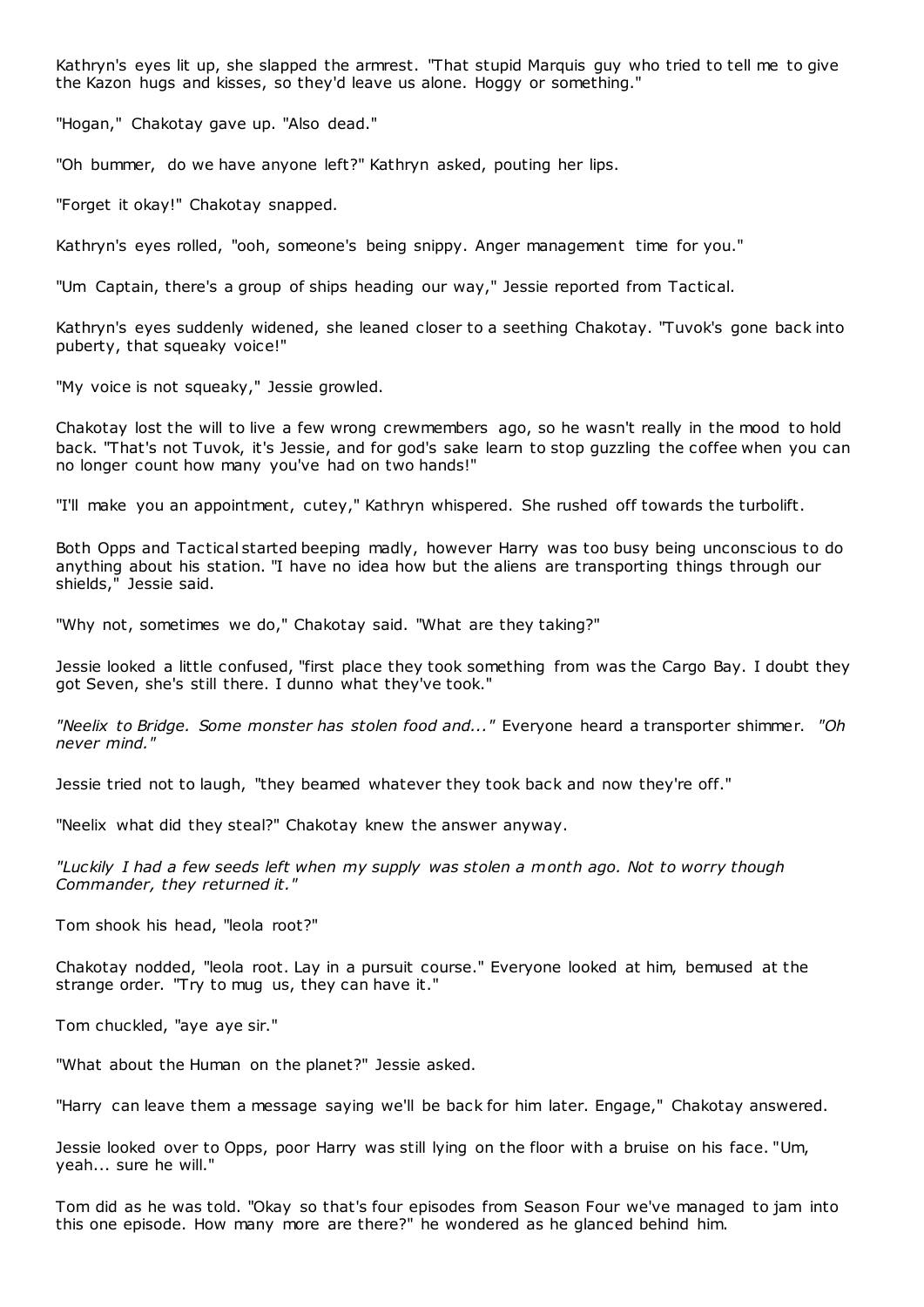The turbolift doors opened, most of the bridge crew looked briefly to see who it was. Each one had to look again to make sure they weren't imagining things. They weren't.

"Is there something wrong?" a very different looking Tuvok asked. Everyone burst out laughing, well almost everyone, Jessie looked away in disgust. "What?"

"I think you forgot something Tuvok," Tom pointed out.

Tuvok frowned, only then he realised that the Bridge was a lot colder than he remembered it. He glanced down to find himself uniform-less and underwear-less as well. "In my haste I must have neglected to put on my uniform." That comment just triggered louder laughter.

"Oh god. I thought that only happens in his nightmare. Why?" Jessie complained into her hands, which she had covered her face with.

Tuvok seemed very confused, "you're correct. Interesting." He turned around to go back in the turbolift. Once inside he found he wasn't alone, a terrifying presence was leering at him.

"My, my Tuvok," Kathryn purred, eyeing him up and down. What she said next made him feel nervous for the first time in many years.

Tuvok's eyebrow raised, "what did you say, Captain?"

Kathryn's demeanour instantly changed. "I said, are you done hogging the turbolift?"

"Oh," Tuvok almost sighed in relief. He glanced down to find he was no longer naked. "I apologise Captain, I seemed to have fallen asleep and in my waking your words got mumbled."

"Uh huh," Kathryn glared at him. She waved her fingers in his direction, "shoo now, the turbolift won't move until you skedaddle."

Tuvok quickly left the turbolift and stepped onto the Bridge.

"Harry can leave them a message saying we'll be back for him later. Engage," Chakotay answered.

Jessie looked over to Opps, poor Harry was still lying on the floor with a bruise on his face. "Um, yeah... sure he will."

Tom did as he was told. "Okay so that's four episodes from Season Four we've managed to jam into this one episode. How many more are there?" he wondered as he glanced behind him. When he turned back he saw what looked like Kathryn hanging upside down on the other side of the viewscreen, waving at him with a scary smile on her face. "Uh, what the fuc..."

Chakotay rolled his eyes, "damn it Tom, I don't pay you to snooze on the helm. But then again I don't pay you to annoy me either."

Tom glanced behind him while pointing at the viewscreen, "don't you see it?" When he looked back the screen was normal. "Oh, weird."

#### **Meanwhile:**

Kathryn couldn't remember where she was headed to before Tuvok distracted her, so she decided to stop in the Mess Hall. When she arrived she was greeted by a nightmare-ish scene, she couldn't help but gasp in terror.

Four crewmembers were meanwhile just minding their own business, drinking tea or hot chocolates at a table. Suddenly a high pitched scream startled the life out of them. Before they could figure out where it came from Kathryn was snatching away their cups, downing each one so inhumanely fast they wondered if time had slowed down for them. Every finished cup was hurtled across the room, one of which knocked another innocent person into unconsciousness.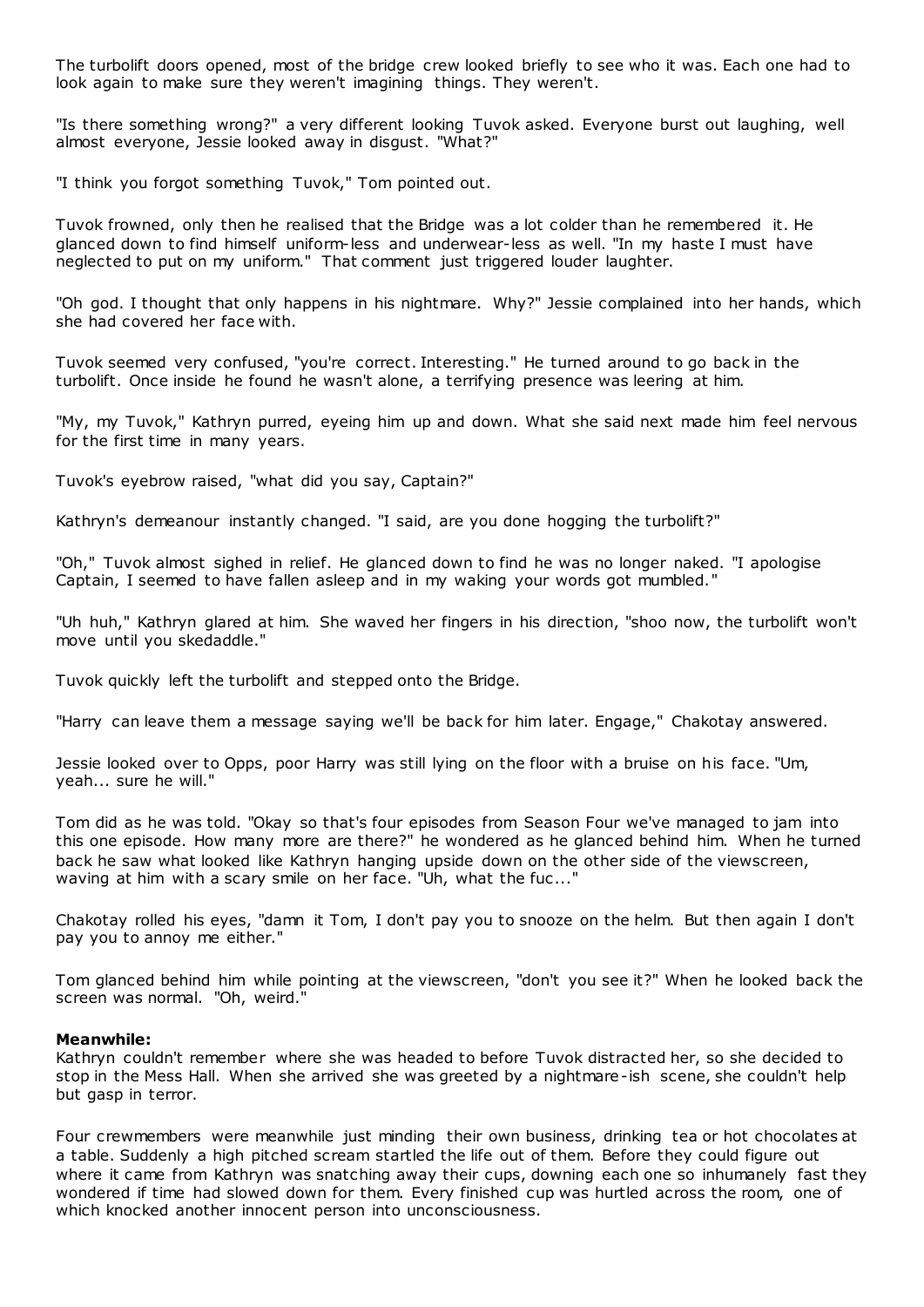"The coffee is mine! All mine!" Kathryn roared at them once she was done.

The four stared at her, each one frozen in fear. In Kathryn's eyes though they only laughed at her as new cups appeared out of nowhere. They drank it all down before she could do anything. "No!" she stuttered.

"All gone," one crewmember sneered.

"Forever!" another hissed.

Kathryn felt her heart thump louder and faster than usual. "Nooooooooooooooooooooooooooo!" she screamed.

Suddenly she found herself lying in her bed, she sat up very quickly, sweat dripped off her forehead. "My god, what a nightmare. I'm so glad that's over." As soon as she said that she saw a familiar figure standing at the foot of her bed. Only instead of her usual catsuit, she was wearing a red uniform with captain pips on her collar. Not only that the blonde ex-drone was eating coffee out of a jar with a giant spoon.

"Mmm, thanks for the last jar mummy," Seven giggled.

Kathryn lunged forward, "get your hands off my coffee you waste of silicone bitch!" She noticed immediately that Tuvok was standing in front of her, then she noticed she was in the turbolift again.

Tuvok's eyebrow raised, "what did you say, Captain?"

Kathryn's demeanour instantly changed. "I said, are you done hogging the turbolift?"

"Oh," Tuvok seemed to sigh in relief. He looked down at himself briefly. "I apologise Captain, I seemed to have fallen asleep and in my waking your words got mumbled."

"You dumb ass, falling asleep while standing up," Kathryn scolded him. "Excuse me." She quickly rushed out of the turbolift, Tuvok followed too.

Chakotay covered his face with his hand, "sometime today Tom, thanks."

"Uh huh," Tom nervously said. He tried to turn back to the helm without looking at the viewscreen.

Harry groaned as he pulled himself to his feet using opps. Jessie moved out from Tactical so Tuvok could take over. "Um, there's a report coming in from the Mess Hall. Somebody..." she said, eyeing Kathryn. "Stole drinks from a table and threw cups around."

Kathryn meanwhile was licking inside of her mouth, making an annoying lapping noise while she was doing so. "Why do I taste tea?"

"I see," Tuvok nodded.

Tom sighed, "I have no idea what's going on anymore, I've lost track."

"We all have, it's called being in Season One," Chakotay muttered.

Harry went back to work only to find Seven standing next to him, licking her lips seductively at him. He couldn't believe his eyes. "Ensign Kim, you must be the sexiest man on this ship. Since I am the best woman, it is obvious what we must do."

"Oh, okay," Harry drooled. He closed his eyes and pursued his lips forward, so did she. Instead of the kiss he was expecting, an excruciating pain suddenly appeared in between his legs. His voice squeaked as he fell to the floor.